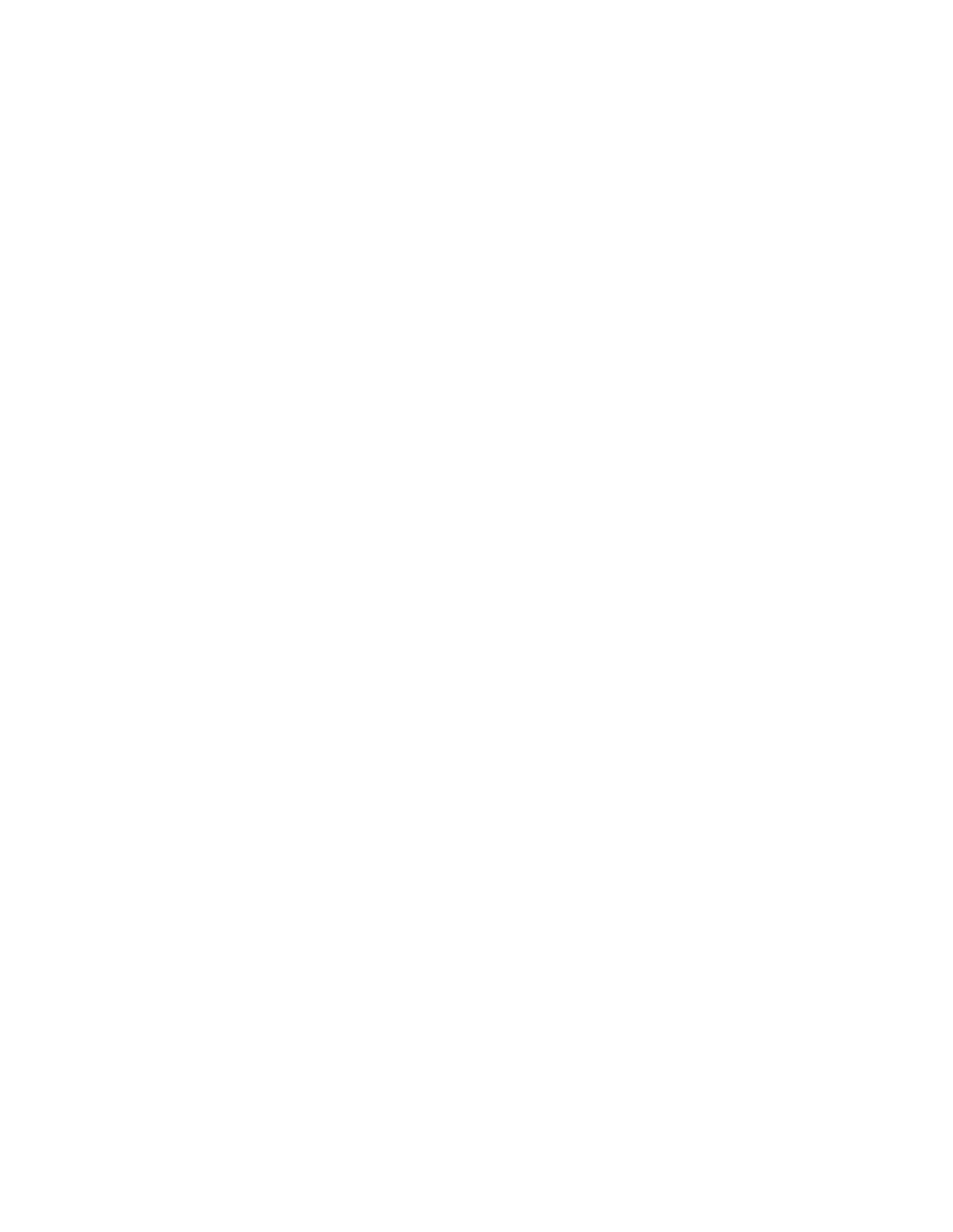# **Design and Implementation of the Robotic Platform**

Markus S. Loffler, Vilas Chitrakaran, Darren M. Dawson

Department of Electrical and Computer Engineering, Clemson University

#### **Abstract**

The diversity of robotic research areas along with the complex requirements of hardware and software for robotic systems have always presented a challenge for system developers. Many past robot control platforms were complex, expensive, and not very user friendly. Even though several of the previous platforms were designed to provide an open architecture system, very few of the previous platforms have been reused. To address previous disadvantages, this paper describes the design and implementation of the Robotic Platform, an object-oriented development platform for robotic applications. The Robotic Platform includes hardware interfacing, servo control, trajectory generation, 3D simulation, a graphical user interface, and a math library. As opposed to distributed solutions, the Robotic Platform implements all these components in a homogenous architecture that utilizes a single hardware platform (a standard PC), a single programming language (C++), and a single operating system (the QNX Real-Time Platform) while guaranteeing deterministic real-time performance. This design leads to an open architecture that is less complex, easier to use, and easier to extend. Particularly, the area of multiple cooperating robots benefits from this kind of architecture, since the Robotic Platform achieves a high integration of its components and provides a simple and flexible means of communication. The architecture of the Robotic Platform builds on the following state-of-the-art technologies and general purpose components to further increase simplicity and reliability: i) PC technology, ii) the QNX Real-Time Platform, iii) the Open Inventor library, iv) objectoriented design, and v) the QMotor control environment.

## **1 Introduction**

Robot control systems are very demanding with regard to software and hardware performance because their building blocks cover a wide range of disciplines found in robotics and software development (see Figure 1). Hence, it is desirable to create a common generic platform that can be reused by researchers for different applications. Considering the variety of robotic applications and research areas, this is a challenging task. Due to the lack of flexibility and performance of proprietary vendor-supplied robot control languages, previous research focused on building robot control libraries on top of a commonly used programming language (e.g., "C") that was executed on a Unix workstation. RCCL [1] and ARCL [2] are examples of such libraries. Even though a new level of flexibility and performance was achieved by using a common programming language, many robot control platforms developed in the 80's and early 90's were inherently complex due to the limitations of software packages and hardware components of that time. That is, most operating systems did not support real-time programming (fostering projects like RCI [3] and Chimera [4]). In addition, procedural programming languages like "C" tend to reach their limits with regard to reusability for complex projects; furthermore, the limited performance of hardware components forced system developers to utilize distributed architectures that integrated a mix of proprietary hardware and software.

Over the last ten years, many innovations in the computing area have occurred. Specifically, the advent of object-oriented software design [5] facilitated the management of more complex projects while also fostering code reuse and flexibility. For example, the robot control libraries RIPE [6], MMROC+ [7], OSCAR [8], and ZERO++ [9] utilized object-oriented techniques in robot programming. We have also witnessed the proliferation of real-time Unix-like operating systems for the PC [10], which facilitate the replacement of proprietary hardware components for real-time control [11]. In the hardware sector, we have witnessed the advent of high-speed low-cost PCs, fast 3D graphics video boards, and inexpensive motion control cards. Consequently, the PC platform now provides versatile functionality, and hence, makes complex software architectures and proprietary hardware components superfluous in most cases. The QMotor Robotic Toolkit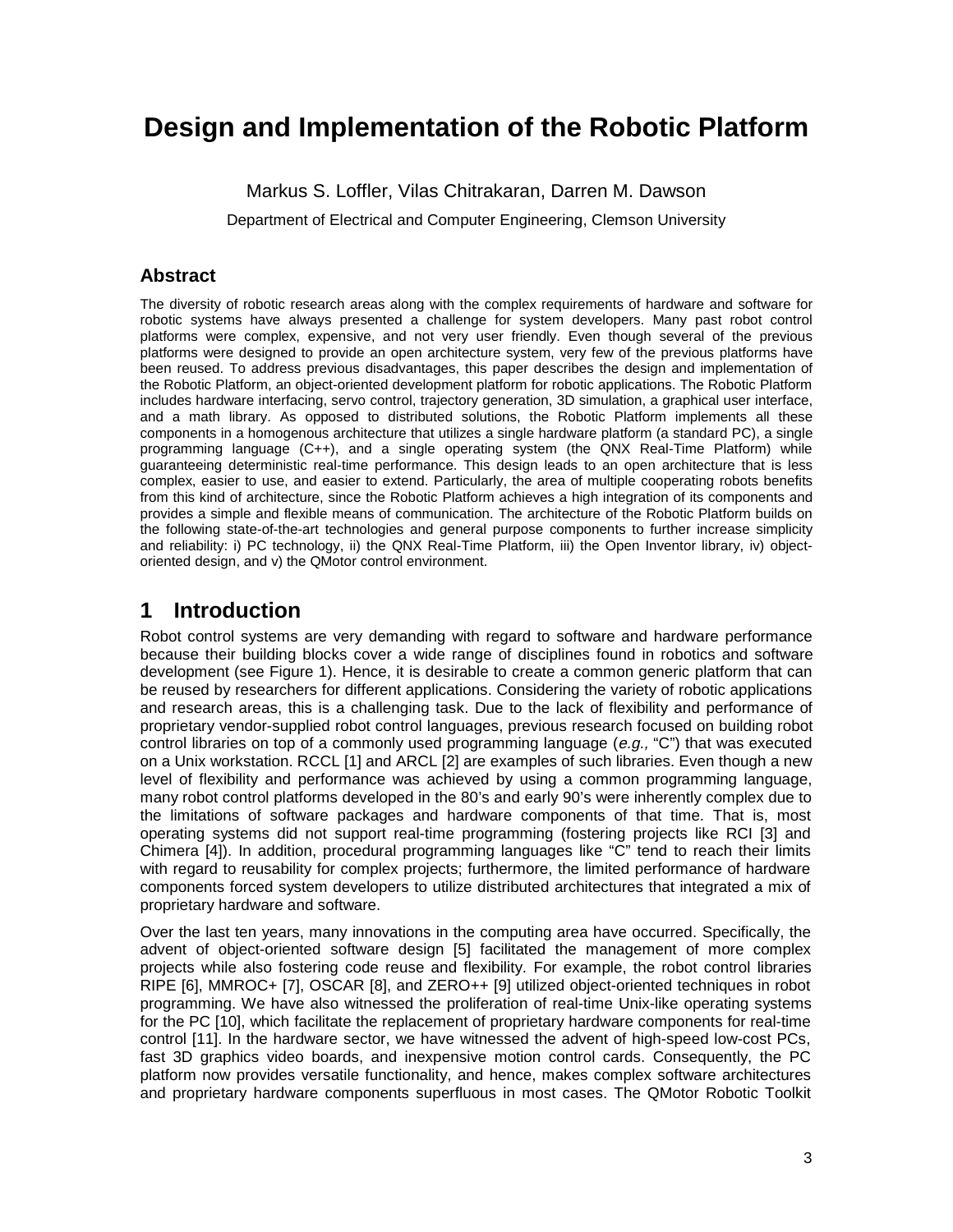(QMotor RTK) [12], for example, integrates real-time manipulator control and the graphical user interface (GUI) all on a single PC platform.

| Hardware Interfacing                                | Real-Time Programming                               | Concurrency                              |
|-----------------------------------------------------|-----------------------------------------------------|------------------------------------------|
| <b>Trajectory Generation</b>                        | Real-Time Data Logging<br><b>And Plotting</b>       | Interprocess<br>Communication            |
| <b>Object-Oriented System</b><br>Design             | <b>Complex System Design</b>                        | Robotic Mathematical<br><b>Functions</b> |
| <b>Utility Programs</b><br>(Calibration, etc.)      | Support for Different<br>Robots, Sensors, and Tools | Networking                               |
| Hardware-Accelerated<br><b>3D Computer Graphics</b> | <b>Graphical User Interface</b>                     | Programming Interface                    |

#### **Figure 1. Building Blocks of a Modern Robot Control System**

Despite the extensive functionality of the PC platform, much of the research in robot control software utilizes distributed and inhomogeneous architectures [6][8][9]. Besides the obvious advantages of distributed systems (e.g., greater extensibility and more computational power), there are several disadvantages. Specifically, a distributed architecture requires a sophisticated communication framework, which increases the complexity of the software significantly. Additionally, deterministic real-time communication over network connections often requires expensive proprietary software and hardware. Specifically, the integration of multiple cooperating robots presents a challenge to distributed architectures. For example, it is often desired to modify the trajectory of one manipulator depending on certain signals of a cooperating manipulator  $(e.a.,)$ the feedback of a force/torque sensor). In a distributed architecture, an additional effort must be spent on passing these signals between the components. Passing these signals and guaranteeing the required deadlines might even be impossible, depending on the flexibility of the system's components and the communication infrastructure.

Generally, the overall hardware cost of distributed systems is higher and users have to familiarize themselves with different hardware architectures and operating systems. Even though many platforms developed in the last couple of years attempted to be flexible, reconfigurable, and open, these platforms are seldom used and extended. Apparently, engineers consider it faster and easier to develop their applications from scratch. Indeed, from our own experience, the learning curve of installing, learning, and modifying robot control platforms of the past is steep.

Given the above remarks, the Robotic Platform is the first platform that has been designed to integrate servo control loops, trajectory generation, task level programs, GUI programs, and 3D simulation in a homogeneous software architecture. That is, only one hardware platform (the PC), only one operating system (the QNX Real-Time Platform [10]), and only one programming language (C++ [13]) are used. This type of architecture has the following advantages:

**Simplicity**. A homogeneous non-distributed architecture is much smaller and simpler than a distributed inhomogeneous architecture. It is easier to configure, easier to understand, and easier to extend. Simplicity is critical with regard to motivating code reuse of the platform for different applications.

**Flexibility at all Levels**. All components of the platform are open for extensions and modifications. Many past platforms have utilized an open architecture at some levels, but other levels had been implemented on proprietary hardware such that they could not be modified.

**High Integration**. Since all components run on the same platform, a high integration is achieved, which allows for a simpler and more efficient cooperation between components. That is, communication between the components has little overhead and is often implemented by just a function call. Also, GUI components and 3D simulation are integrated with functional components.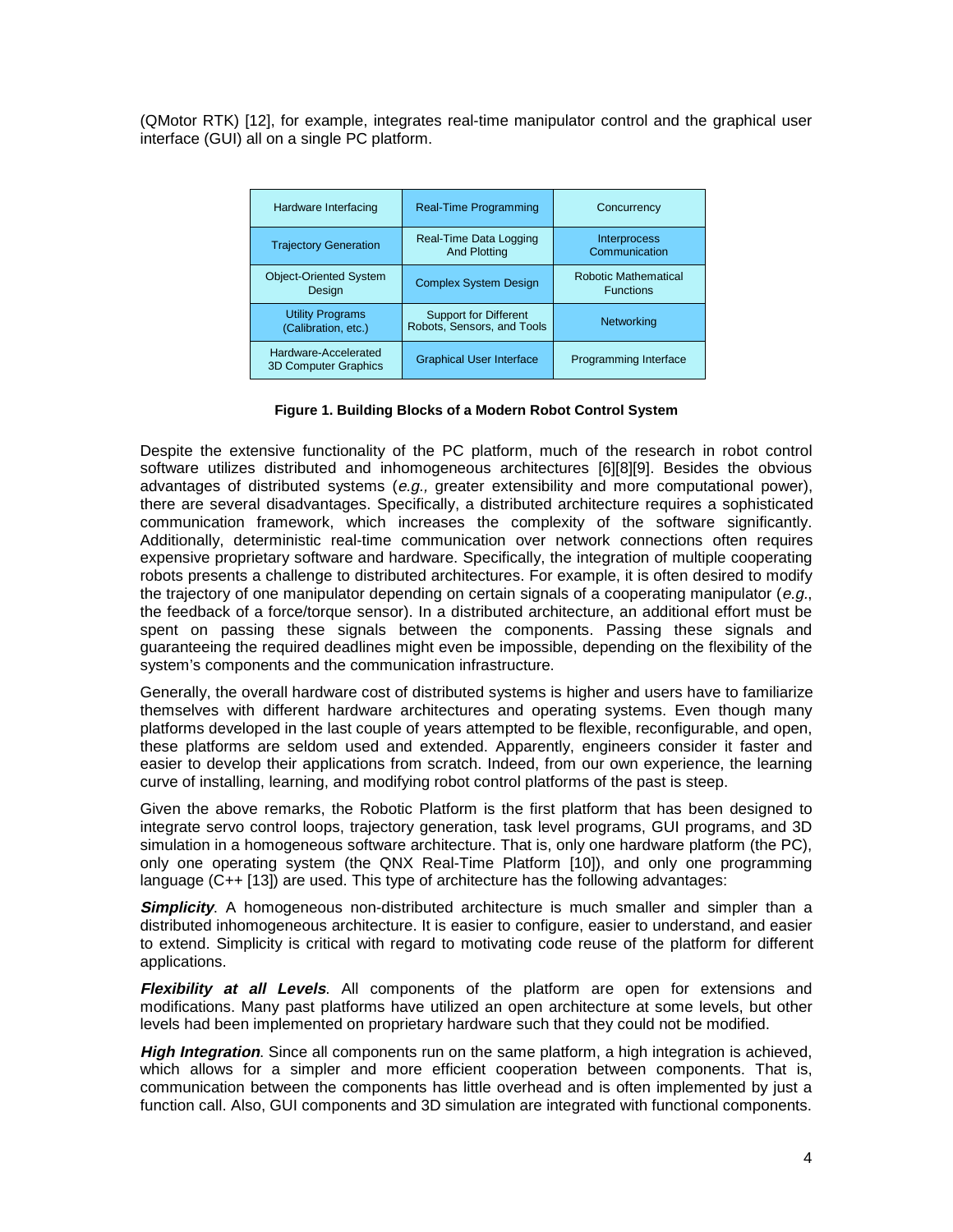### **2 Powerful Tools And Technologies – The Basis for the Robotic Platform**

To reduce development effort and complexity, the Robotic Platform is based on general-purpose tools and technologies.

**PC Technology.** While in the past only expensive UNIX workstations provided the processing power necessary to control robotic systems, the PC has caught up or even exceeded the performance of workstations [11]. Compared to UNIX workstations, a PC based system allows for a greater variety of hardware and software components. Additionally, these components and the PC itself are usually cheaper than their UNIX counterparts.

**The QNX Real-Time Platform.** The QNX Real-Time Platform (RTP) by QSSL [10] consists of the QNX6/Neutrino operating system and additional components for development and multimedia. QNX6 is an advanced real-time operating system that provides a modern microkernel-based architecture, a POSIX compliant programming interface, self-hosted development, 3D graphics capabilities and an easy device driver architecture. The RTP is also very cost-effective as it is free for non-commercial use and runs on low-cost standard PCs.

**Object-Oriented Programming in C++.** With regard to developing robot control software, objectoriented programming has several benefits over procedural programming. First, it provides language constructs that allow for a much easier programming interface. For example, a matrix multiplication can be expressed by a simple "\*", similar to MATLAB programming. Second, object-oriented programming allows for a system architecture that is very flexible but yet simple. That is, the components (classes) of the system can have a built-in default behavior and default settings. The programmer can utilize this default behavior to reduce the code size or override it for specific applications. Finally, object-oriented programming supports generic programming, which facilitates the development of components that are independent from a specific implementation (e.g., a generic class "Manipulator" that works with different manipulator types). All of the above benefits are based on the general concepts of object-oriented programming: i) abstraction, ii) encapsulation, iii) polymorphism, and iv) inheritance [5, 12]. The language of choice is C++, as it provides the whole spectrum of object-oriented concepts while maintaining high performance [13].

**Open Inventor.** Open Inventor [14], developed by Silicon Graphics, is an object-oriented C++ library for creating and animating 3D graphics. Open Inventor minimizes development effort, as it is able to load 3D models that are created in the Virtual Reality Modeling Language (VRML) format. A variety of software packages are available that facilitate the construction of 3D VRML models that represent robotic components. The Robotic Platform also utilizes the functionality of Open Inventor to animate these components.

**The QMotor System.** Implementation of control strategies requires the capability to establish a deterministic real-time control loop, to log data, to tune control parameters, and to plot signals. For this purpose, the graphical control environment QMotor [15] is used for the Robotic Platform.

## **3 The Design and Implementation of the Robotic Platform**

#### **3.1 Design Overview**

Each component of the Robotic Platform  $(e.g.,$  manipulators, the trajectory generator,  $etc.$ ) is modeled by a C++ class. A C++ class definition combines the data and the functions related to that component. For example, the class " $Puma560$ " contains the data of a Puma 560 robot (e.g., the current joint position) as well as functions related to the Puma  $(e.g.,)$  enabling of the arm power). Hence, the design of the Robotic Platform results from grouping data and functions in a number of classes in a meaningful and intuitive way. A class can use parts of the functionality and the data of another class (called the base class) by deriving this class from the base class. This process is called inheritance, and it attributes heavily to code reuse and eliminates redundancy in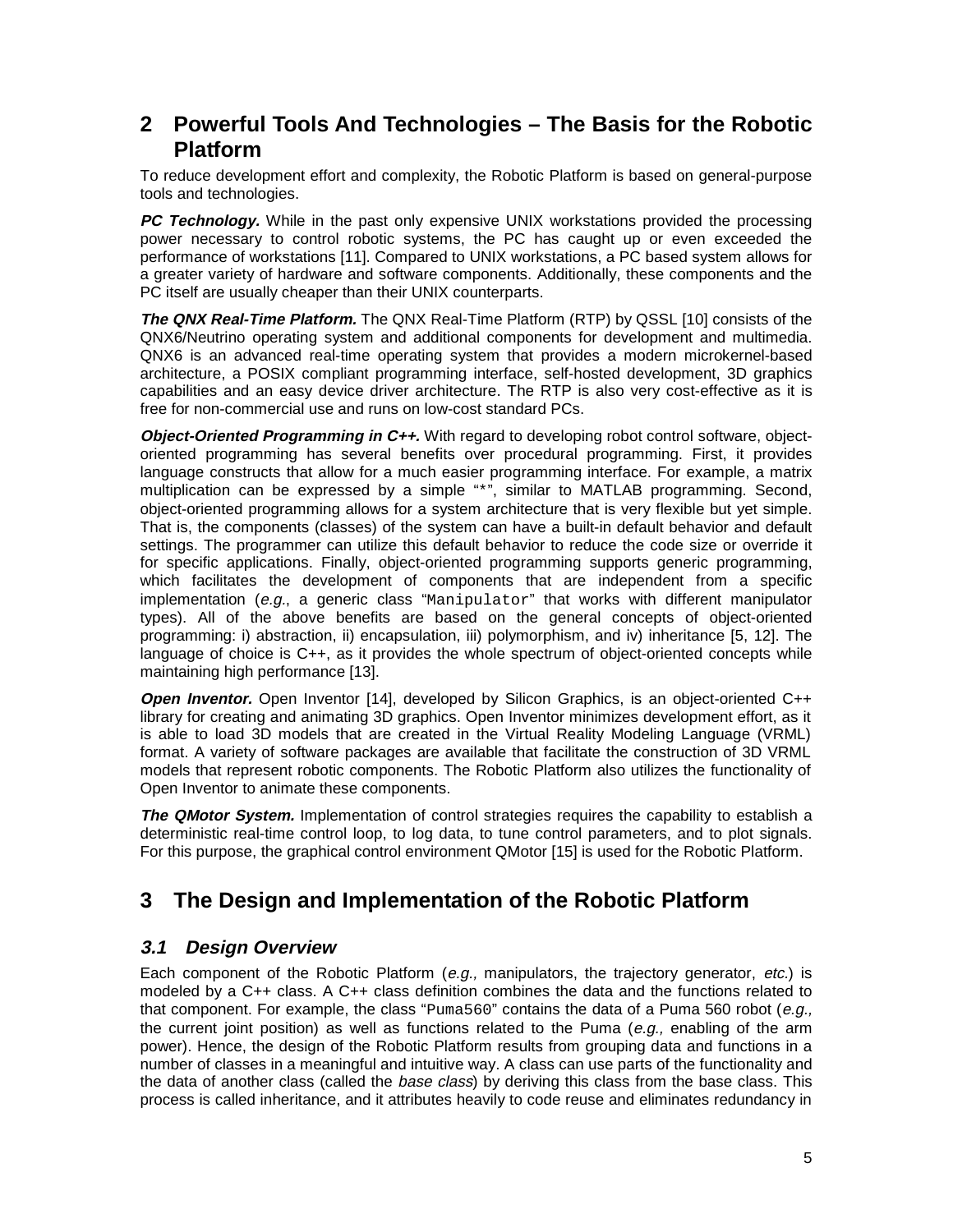the system. To extend the system, the user creates new classes. Usually, new classes will be derived from one of the already existing classes to minimize coding effort. The classes of the Robotic Platform include GUI components and a 3D model for graphical simulation. These types of components were traditionally found in separate programs ( $e.g.,$  see the RCCL robot simulator [1]). However, by including them in the same class, we can achieve a tight integration of the user interface, 3D modeling, and other functional parts. Additionally, object-oriented concepts for system extensions can also be used for GUI components and 3D modeling.

To illustrate how classes are derived from each other, class hierarchy diagrams are used. The main class hierarchy diagram of the Robotic Platform is shown in Figure 2. Each arrow is drawn from the derived class (the more specific class) to the parent class (the more generic class). The classes of the Robotic Platform can be separated into the following categories:

**Core Classes**. The classes RoboticObject, FunctionalObject, and PhysicalObject build the basis of all robotic objects. The classes RoboticPlatform and ObjectManager contain functionality for overall management of robot control programs.

**Generic Robotic Classes.** Derived from the core classes are a number of generic robotic classes. These classes cannot be instantiated. Rather, these classes serve as base classes that implement common functionality while also presenting a generic interface to the programmer  $(i.e.,$ these classes can be used to create programs that are independent from the specific hardware or the specific algorithm).

**Specific Robotic Classes.** Derived from the generic robotic classes are classes that implement a specific piece of hardware (e.g., the class  $Puma560$  implements the Puma 560 robot) or a specific functional component (e.g., the class  $DefinitionControl$  implements a proportional integral derivative (PID) position control).

**The ControlProgram Class**. This class is part of the QMotor system. All Classes that require a real-time control loop are derived from the ControlProgram class.



**Figure 2. Class Hierarchy of the Robotic Platform**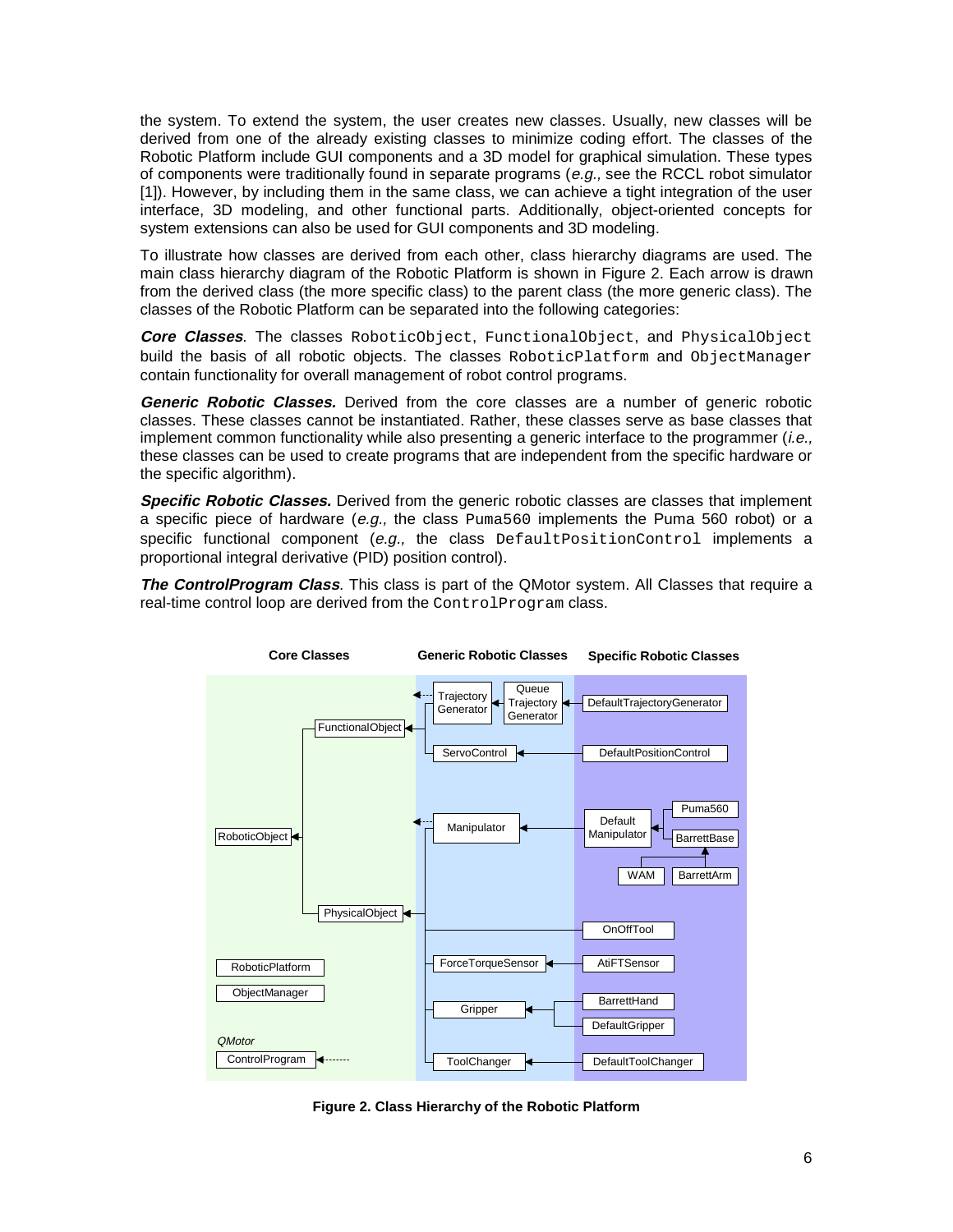In addition to the classes shown in Figure 2, the Robotic Platform provides the classes of the math library, the manipulator model classes, and several utility classes. These classes and their class hierarchy will be described later in this paper.

In a robot control program, the user instantiates objects from classes. When instantiating an object, memory for the object is reserved, and the object initializes itself. The user can create as many objects as desired from the same class. For example, it is straightforward to operate two Puma robots by simply creating two objects of the class Puma560. As soon as objects are created, the user can employ their functionality. The object manager maintains a list of all currently existing objects. With the object manager, it is possible to initiate functionality on multiple objects (e.g., to shutdown all objects). The Scene Viewer is the default GUI of the Robotic Platform. It contains windows to view the 3D scene of the robotic work cell and a list of all objects. The overall run-time architecture is shown in Figure 3.

In a robotic system, different components are related to each other. To reflect this fact, object relationships are established between objects. For example, objects can specify their physical connection to each other. Object relationships are implemented by C++ pointers to the related object. The object relationships in an example scenario are shown in Figure 4.



**Figure 3. Run-Time Architecture of the Robotic Platform** 



**Figure 4. Object Relationships in an Example Scenario** 

#### **3.2 The Core Classes**

The class RoboticObject is the base class for all robotic classes. It defines a generic interface (i.e., a set of functions that can be used with all robotic classes of the Robotic Platform). For example, a program can apply the startShutdown() function to any robotic object to initiate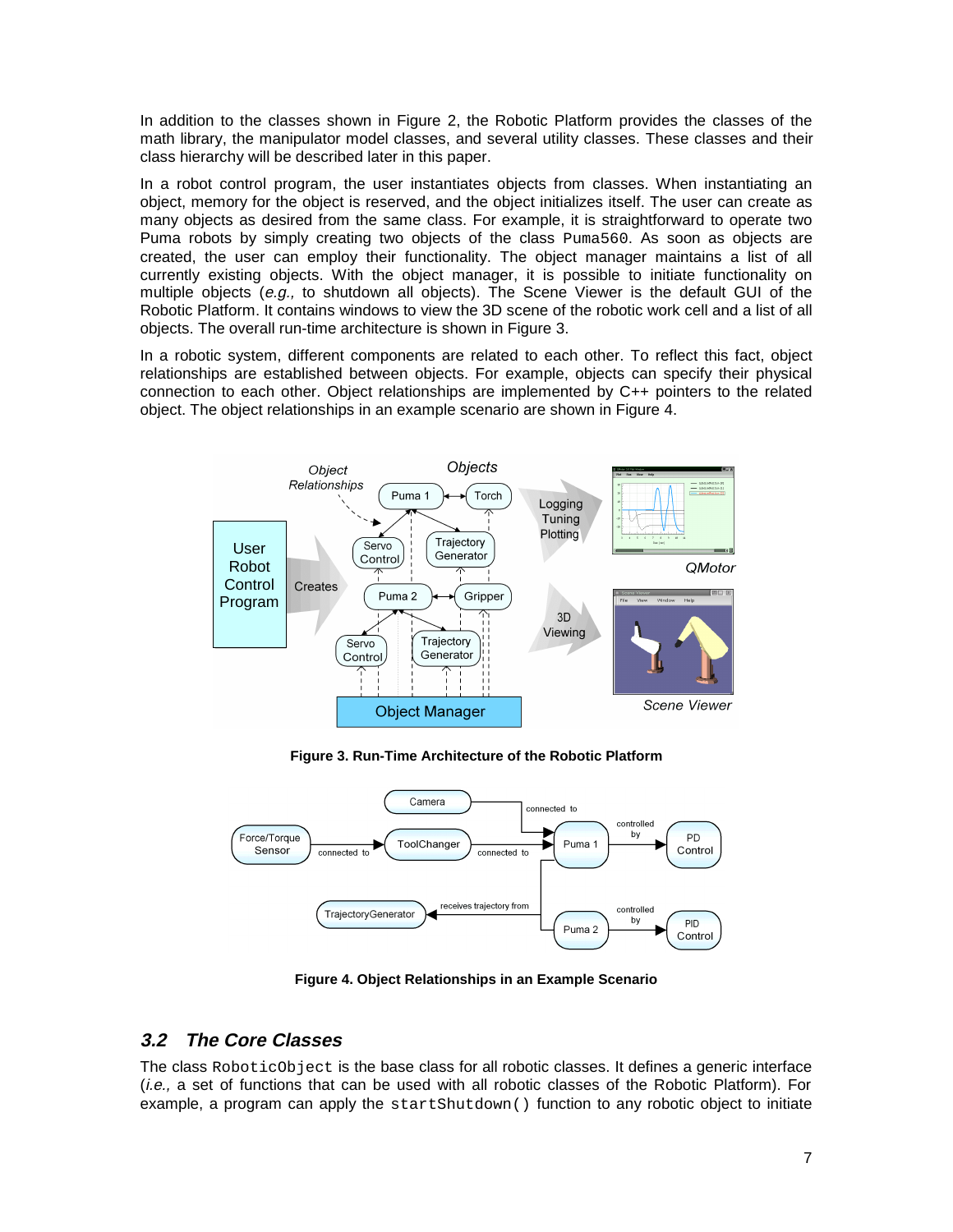the shutdown of the object. To summarize, the following generic functionality is defined in the class RoboticObject (see also Figure 5):

**Error Handling.** Every object must indicate its error status.

**Interactive Commands.** Each object can define a set of interactive commands (e.g., "Open Gripper") that the user can select in the object pop-up menu of the Scene Viewer.

**Configuration Management.** Each object can use the global configuration file to set itself up.

**Shutdown Behavior.** Each object is able to shutdown itself.

**GUI Control Panel.** Each object is able to create a control panel.

**Message Handler.** Each object has a message handler that can interpret custom messages.

**Thread Management.** Each object indicates if additional threads are required for its operation and provides functions that execute those additional threads.

Note that the actual functionality is usually implemented in the derived class. However, the class RoboticObject also implements simple default functionality. This feature supports code reuse and simplicity by giving all classes derived from the class RoboticObject the choice to either take over this default functionality and/or implement new functionality.



**Figure 5. The Class RoboticObject** 

The class PhysicalObject is derived from the class RoboticObject. It is the base class for all classes that represent physical objects ( $e.g.,$  manipulators, sensors, grippers,  $etc.$ ). It defines a generic interface for these classes as illustrated in Figure 6. Specifically, the following generic functionality is defined in PhysicalObject:

**3D Visualization.** Every physical object can create its Open Inventor 3D model. The Scene Viewer loops through all physical objects to create the entire 3D scene.

**Object Connections.** A physical object can specify another object as a mounting location. By using this object relationship, the Scene Viewer draws objects at the right location (e.g., the gripper being mounted on the end-effector of the manipulator).

**Position and Orientation.** The position and orientation specify the absolute location of the object in the scene (or the mounting location, if an object connection is specified).

**Simulation Mode.** Every physical object can be locked into simulation mode. That is, the object does not perform any hardware I/O, instead, its behavior is simulated.



**Figure 6. The Class PhysicalObject**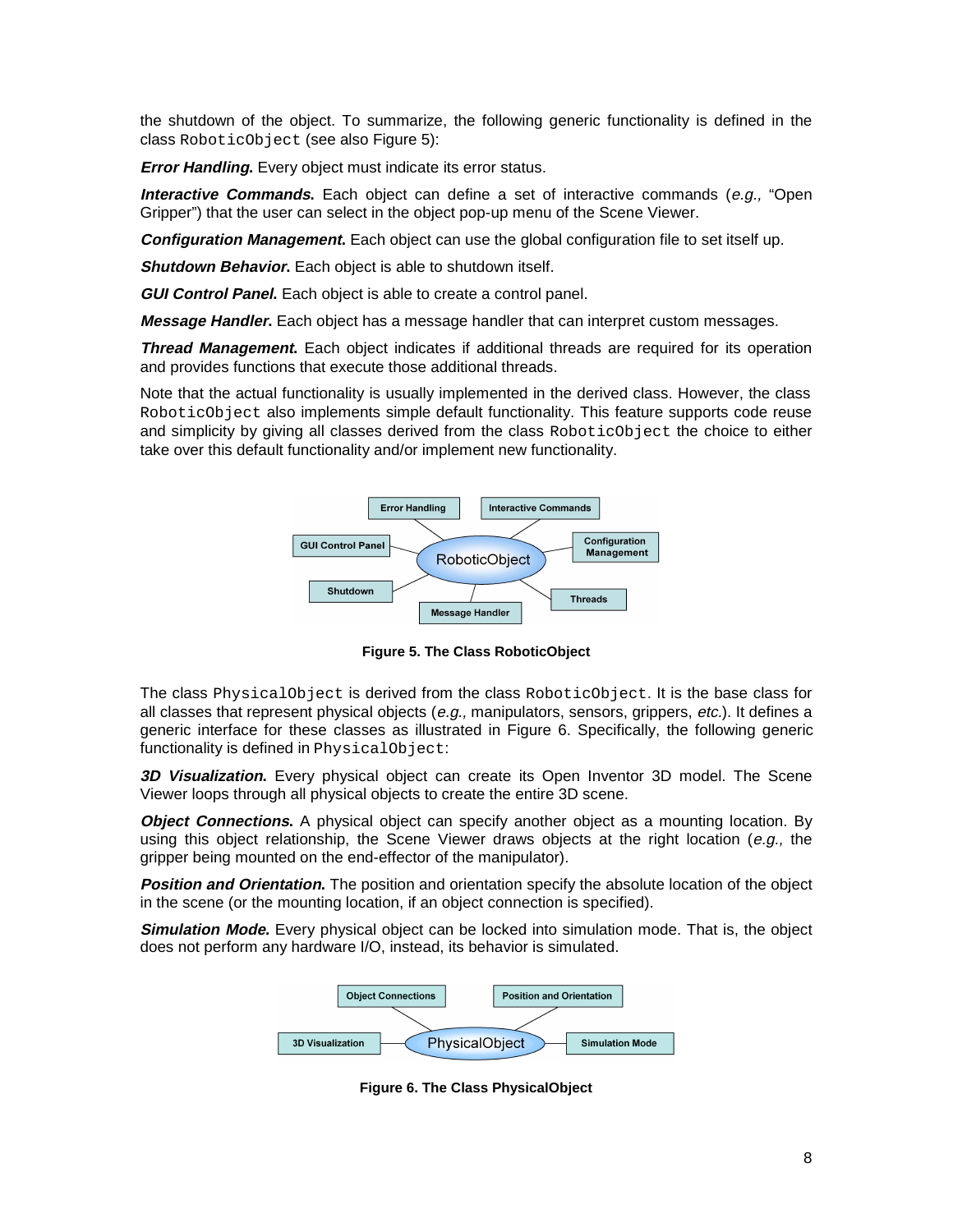The class FunctionalObject currently does not contain any functionality. It is only added as a symmetric counterpart to the class PhysicalObject. Functional robotic classes like the class TrajectoryGenerator are derived from the class FunctionalObject.

### **3.3 Classes Related to the Control of Manipulators**

The central components of any robotic work cell are manipulators. The class Manipulator is a generic class that defines common functionality of manipulators with any number of joints. Derived from the class Manipulator is the class DefaultManipulator, which contains the default implementation for open-architecture manipulators. Open-architecture manipulators provide access to the current joint position and the control torque/force of the manipulator and hence, allow for custom servo control algorithms. Derived from the class DefaultManipulator are the classes that implement specific manipulator types. Currently, two manipulators are supported: the Puma 560 robot and the Barrett Whole Arm Manipulator (WAM) in both the 4-link and 7-link configuration. More information about the specific control implementation of these robot manipulators can be found in [12].

The class DefaultManipulator reads the current joint position and outputs the control signal continuously in a QMotor control loop. The actual calculation of the servo control algorithm is contained in a separate servo control object. The class of the servo control object must be derived from the class ServoControl, which defines the interface of a servo control. The default servo control is defined in the class DefaultPositionControl, which implements a PID position control with friction compensation. Manipulator classes like Puma560 or WAM automatically instantiate an object of the class DefaultPositionControl for the convenience of the programmer. However, the programmer can switch to a different servo control anytime.

For the simulation of the manipulators, their dynamic model is required. Additionally, for Cartesian motion, forward/inverse kinematics and the calculation of the Jacobian matrix are needed. All these functions are located in the ManipulatorModel classes. The class hierarchy of the ManipulatorModel classes is displayed in Figure 7.



**Figure 7. The ManipulatorModel Classes** 

The trajectory generation is performed in separate classes. The base class TrajectoryGenerator defines the interface of a generic trajectory generator. A trajectory generator is any object that creates a continuous stream of setpoints and provides this stream to a manipulator. The manipulator calls the getCurrentSetpoint() function of the trajectory generator to determine the current desired position. It is possible to switch between multiple trajectory generators. The class QueueTrajectoryGenerator, which is derived from the class TrajectoryGenerator, is a generic interface of a trajectory generator that creates the trajectory along via and target points. The class DefaultTrajectoryGenerator, which is derived from QueueTrajectoryGenerator, is the specific implementation of a trajectory generator that interpolates both in joint space and Cartesian space, including path blending between two motion segments at the via points.

To summarize, the manipulator classes only provide an interface to the manipulator itself. They do not include servo control and trajectory generation. These are performed in separate objects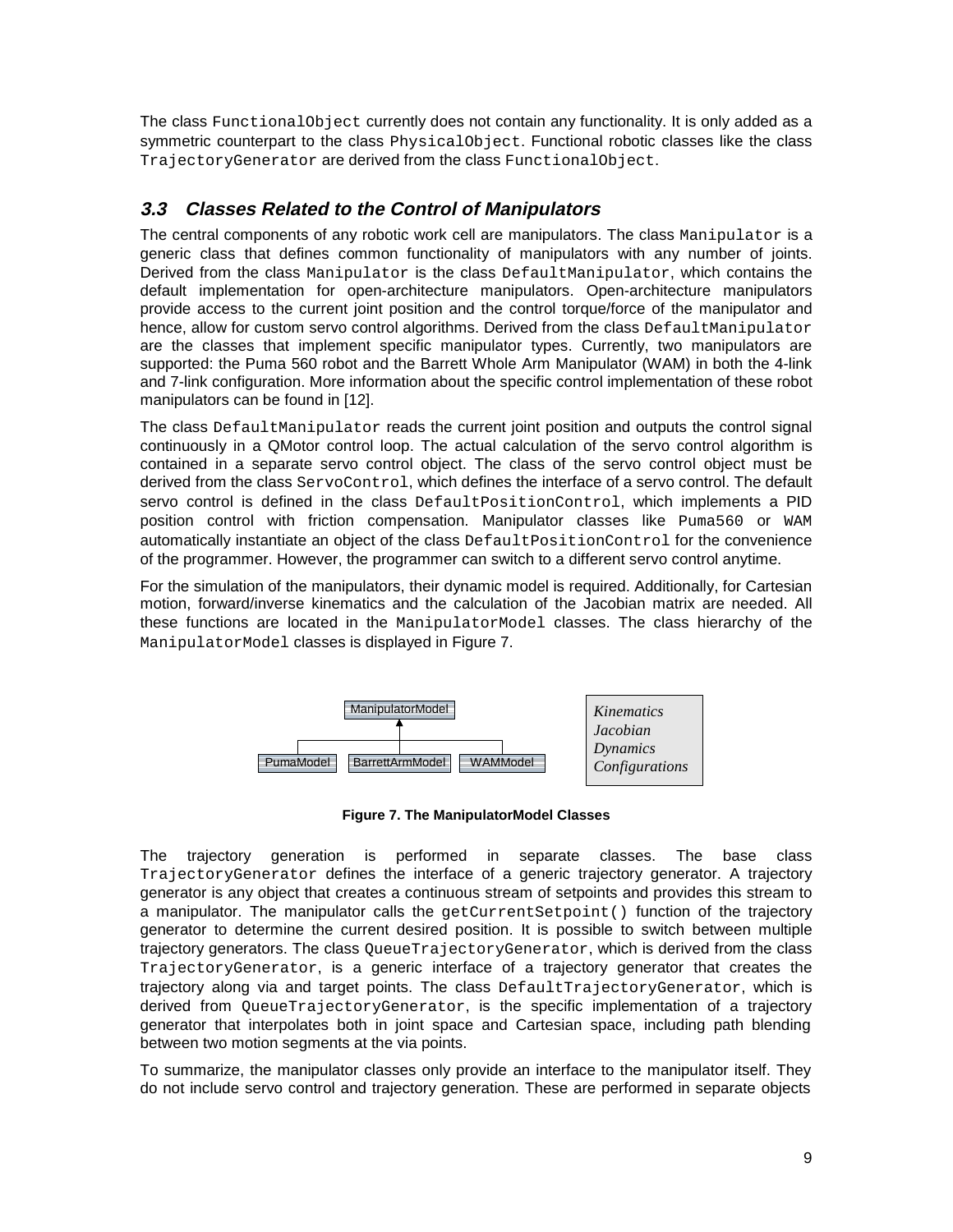that are connected to the manipulator object. Figure 8 illustrates this relationship in an example scenario.



**Figure 8. Object Setup for the Servo Control and the Trajectory Generation of a Manipulator** 

### **3.4 The End-Effector Classes**

In a typical robotic work cell, different end-effectors are connected to a manipulator. Consequently, the Robotic Platform provides several robotic classes that refer to end-effectors, as given below:

**Gripper Classes**. The class Gripper is the generic interface class of grippers. It defines the functions  $open()$ , close(), and relax(). The derived class  $Definitioner$  contains the default implementation, which utilizes two digital output lines to control the gripper, one digital line to open the gripper, and one to close it. The class BarrettHand is a specific class to operate the BarrettHand [16], an advanced three-finger gripper.

**Force/Torque Sensor Classes**. The base class ForceTorqueSensor defines the interface of a force/torque sensor. That is, it defines functions to read forces and torques. The derived class AtiFTSensor is the implementation of the ATI Gamma 30/100 Force/Torque sensor.

**Toolchanger Classes**. The class ToolChanger is the generic interface class of a toolchanger. It defines the functions  $lock()$ , unlock $()$ , and relax $()$ . The class DefaultToolChanger is the default implementation of a toolchanger, which uses two digital output lines to control the lock and unlock function of the toolchanger.

### **3.5 Configuration Management**

The Robotic Platform utilizes a global configuration file, which is parsed by the object manager and the objects themselves to determine the system's configuration. This file is called  $rp$ .  $cfq$  by default. The format of the configuration file is as follows. For each object, the configuration file lists the object name in brackets, the class name of the object, and some additional settings (see Figure 9). Table 1 lists possible object settings and their related member functions defined by the classes RoboticObject and PhysicalObject. Derived classes are able to define additional settings.



**Figure 9. An Example Global Configuration File**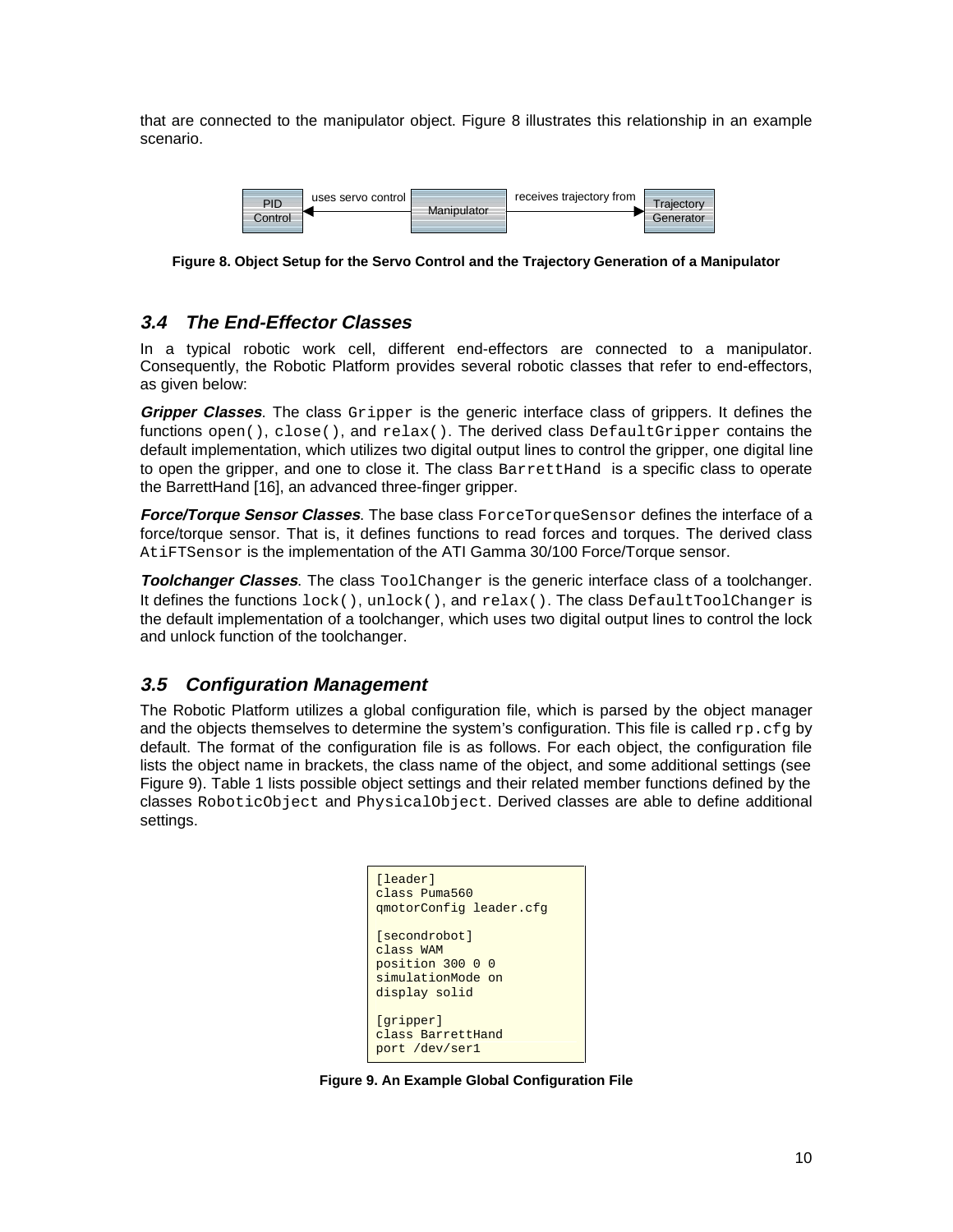| <b>Name of Setting</b>                            | <b>Description</b>                                                     | <b>Equivalent Member Functions</b>                                                                            |
|---------------------------------------------------|------------------------------------------------------------------------|---------------------------------------------------------------------------------------------------------------|
| class <classname></classname>                     | Specifies the class name of<br>the object                              |                                                                                                               |
| qmotorConfiq<br><configfilename></configfilename> | Specifies a specific QMotor<br>configuration file.                     |                                                                                                               |
| position $orientation $                           | Specifies the position and<br>orientation of the object                | PhysicalObject::setTransform()                                                                                |
| simulationMode on<br>simulationMode off           | If "on" is specified, use<br>simulation mode for this object           | PhysicalObject::setSimulationModeOn()<br>PhysicalObject::setSimulationModeOff()                               |
| display off<br>display solid<br>display wireframe | Specifies if and how the object<br>is displayed in the Scene<br>Viewer | PhysicalObject::setDisplayOff()<br>PhysicalObject::setDisplaySolid()<br>PhysicalObject::setDisplayWireframe() |

**Table 1. Object Settings of the Configuration File** 

#### **3.6 The Object Manager**

The class ObjectManager implements the object manager. Every time a new object is instantiated in the user's robot control program, the object registers itself with the object manager. Similarly, every time an object is destroyed, it is removed from the object list of the object manager. The object manager contains functionality to loop through this list to perform operations on multiple objects. For example, the Scene Viewer retrieves a list of all objects that are derived from the class PhysicalObject to render each of them, and thereby, is able to render the entire 3D scene.

The functionality of the object manager is also necessary to allow for generic code. Generic code operates any object (e.g., a manipulator object of class  $Puma$ ) through the appropriate interface class (e.g., the class Manipulator) by using  $C++$  virtual functions. Hence, generic code does not need to be changed when an object of a different class is used (e.g., the class  $WAM$ ), as long as this object is derived from the same interface class. Generic code is very useful for code-reuse (e.g., only a single generic trajectory generator must be written which can be used with different manipulator types). The following excerpt of generic code is manipulator independent code that works with the Puma robot, the WAM, or any robot that is added in the future (see also the excerpt of the class hierarchy in Figure 10).

```
Manipulator *manipulator; // Any manipulator<br>ObjectManager om; // The object manag
                      \frac{1}{2} The object manager
manipulator = om.createDerivedObject<Manipulator>("leader"); 
  // Creates either a Puma or a WAM object, depending on 
   // what is specified in the global configuration file under the name "leader" 
 // Now, we can do generic operations 
 manipulator->enableArmPower(); 
 cout << "Current End-Effector Coordinate Frame: " 
      << robot->getEndEffectorTransform();
```
The above code first calls the function createDerivedObject() to create an object of the classes Puma560, BarrettArm, or WAM. Then, it operates this object via a pointer to the generic base class  $(i.e.,$  Manipulator  $*)$ . In order to create the desired object, the createDerivedObject() function looks for the object name in the global configuration file (see Figure 9). Then, it reads the class name of the object from the configuration file and creates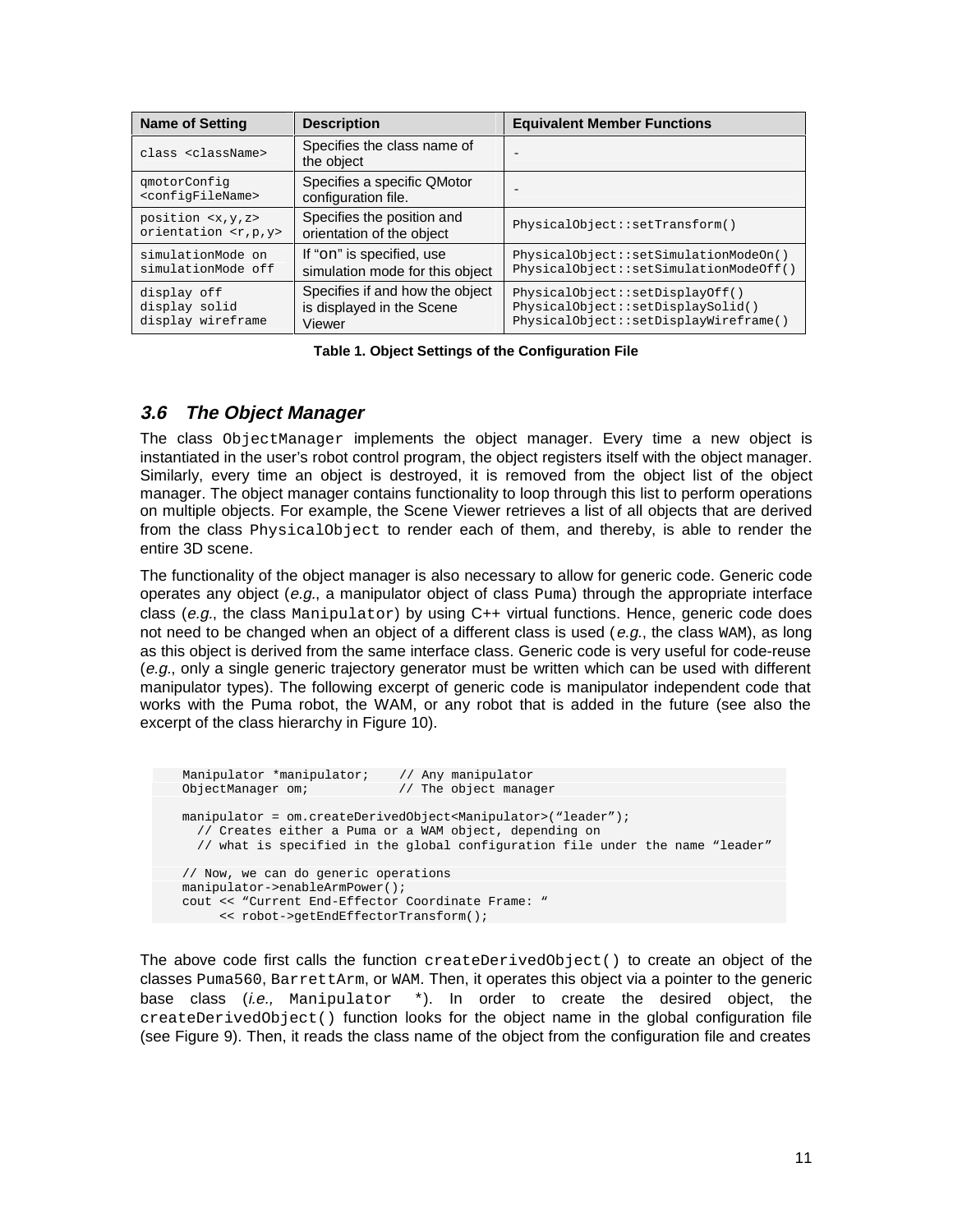an object of this class<sup>1</sup>. Hence, to switch to a different manipulator type, only the class name in the global configuration file has to be changed when using a generic program.



**Figure 10. The Generic Class Manipulator and its Derived Classes** 

#### **3.7 The Concurrency/Communication Model**

l

An inherent characteristic of robotic systems is concurrency. That is, while it is often sufficient for many software systems to run as a single task, robotic systems require components like the servo control to be executed concurrently with other components  $(e.g., the trajectory generator)$ . The Robotic Platform runs all concurrent tasks on the same PC.

The predecessor of the Robotic Platform, the QMotor RTK [12], executes multiple programs to achieve concurrency on a single processor. While this concept attributes to modularity, it is inconvenient to manage the startup and termination of multiple programs. Hence, an application that uses the Robotic Platform is compiled and linked to a single program instead. This program spawns multiple threads if concurrent execution is required. Once the program terminates, all threads are automatically terminated. Figure 11 shows an example user program. At program start, only thread 1 is executing. At the initialization of the Robotic Platform library, a new thread is created that executes the 3D Scene Viewer. Then, the user utilizes a new object of a manipulator class. The instantiation of this manipulator object automatically spawns a third thread for the servo control loop. Hence, the first thread can go ahead and specify a desired trajectory for the manipulator, while the servo control loop and the Scene Viewer run in the background. To ensure real-time behavior of time critical tasks, the threads run at different priorities (e.g., the servo control loop runs at the high priority 27).



**Figure 11. Creating New Threads for Concurrency** 

 $1$  To be able to create an object dynamically from its name, the framework of the Robotic Platform creates a type database, which contains list of all classes defined in the robot control program.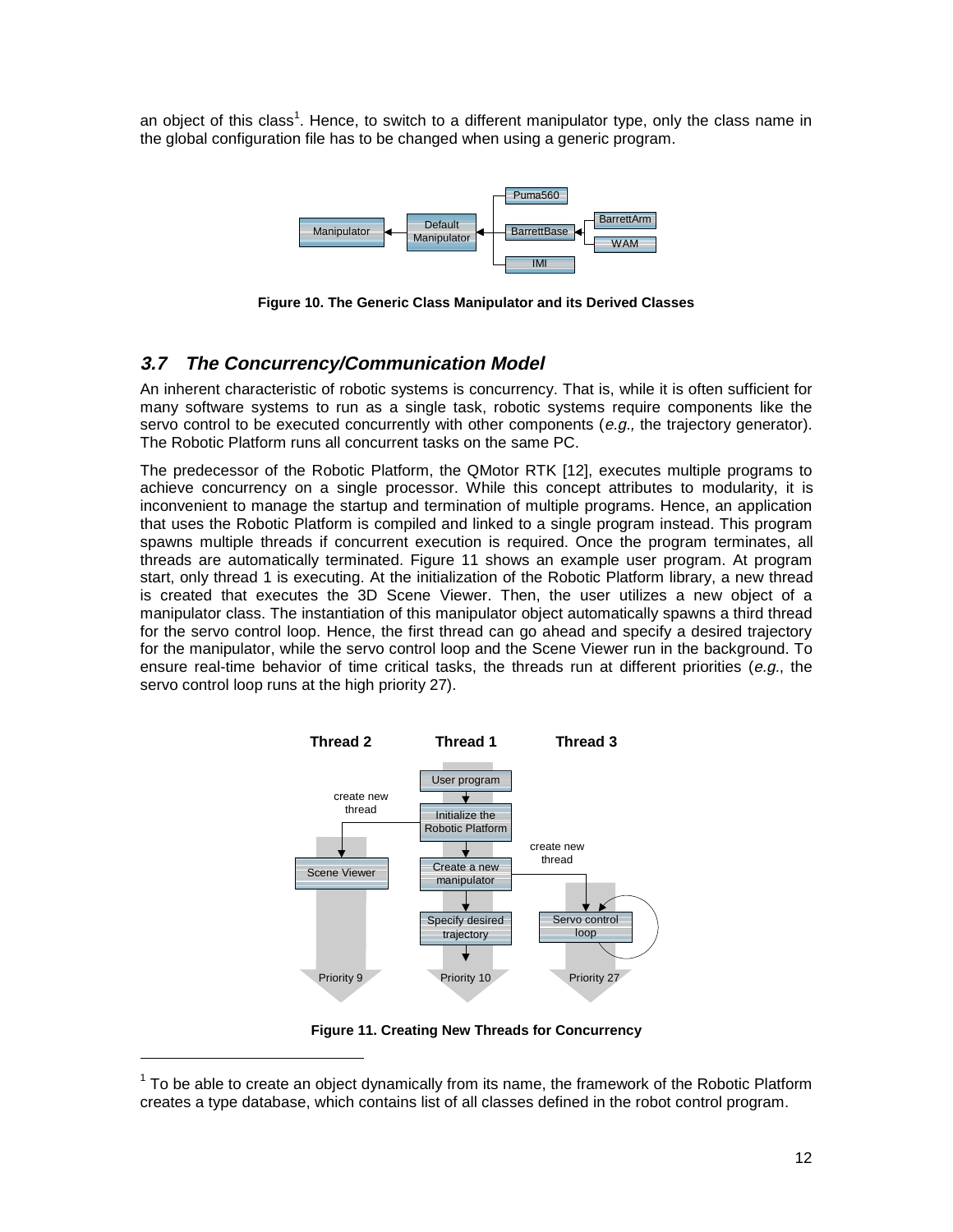Since threads access the same global address space, this address space can be used for communication between the threads. However, it is important to synchronize the access to avoid corruption of data structures. To allow for synchronized communication between the threads, message passing (as provided by the classes Client and Server) and standard thread synchronization mechanisms are used (as implemented in the classes Barrier and ReaderWriterLock).

#### **3.8 Real-Time, Plotting, and Control Tuning Capabilities with QMotor**

QMotor [15] is a complete environment for implementing and tuning control strategies. QMotor consists of: i) a client/server architecture for hardware access, ii) a C++ library to create control programs, and iii) the QMotor GUI, which allows for control parameter tuning, data logging and plotting. To communicate with hardware, QMotor uses hardware servers that run in the background and perform hardware I/O at a fixed rate. Servers for different I/O boards are available (e.g., the ServoToGo board, the MultiQ board, and the ATI force/torque sensor interface board). The use of hardware servers provides an abstract client/server communication interface such that clients can perform the same generic operations with different servers. Hence, one can quickly reconfigure the system to use different I/O boards by simply starting different servers. For writing control programs, QMotor provides a library, which defines the class ControlProgram. To implement a real-time control loop, the user derives a specific class from the class ControlProgram and defines several functions that perform the control calculation and the housekeeping. Once a control program is implemented and compiled, the user can start up the QMotor GUI, load the control program, start it, and tune the control strategy from the control parameter window (see Figure 12). Furthermore, the user can set logging modes and display log variables in multiple plot windows (see Figure 13).

| OMotor 3.0 Control Parameter Window<br>E |                                                                                                                                          | 国口回       |  |  |  |
|------------------------------------------|------------------------------------------------------------------------------------------------------------------------------------------|-----------|--|--|--|
| View<br>Help<br>Edit                     |                                                                                                                                          |           |  |  |  |
| Variable Name                            | Value                                                                                                                                    |           |  |  |  |
| d_kp                                     | $\bullet$ 3600<br>$\big $ + 700<br>$\bullet$ 4000<br>$\bullet$ 700<br>$\big $ + 12000<br>$-1500$<br>15000                                | ∙<br>١÷   |  |  |  |
| d_kd                                     | $\bullet$ 53<br>$\vert \bullet \vert \vert$ 32<br>$\vert \bullet \vert \vert 5$<br>$-$ 5<br>130<br>$\bullet$ 150<br>$\bullet$ 10         | ×         |  |  |  |
| d positionFilterCutOff                   | 100<br>$\bullet$                                                                                                                         |           |  |  |  |
| d massParameter                          | $\bullet$ -9.9<br>$\bullet$ 1.2<br>56<br>$\left  \bullet \right $<br>$-4$<br>т÷                                                          |           |  |  |  |
| d defaultVelocity                        | $\frac{1}{25}$<br>$\cdot$ 25<br>$\big  \bullet \big  35$<br>$\big  \bullet \big  35$<br>35<br>$\frac{1}{2}$ 35<br>$\vert \cdot \vert$ 25 | l e<br>E, |  |  |  |





**Figure 13. The QMotor Plot Window**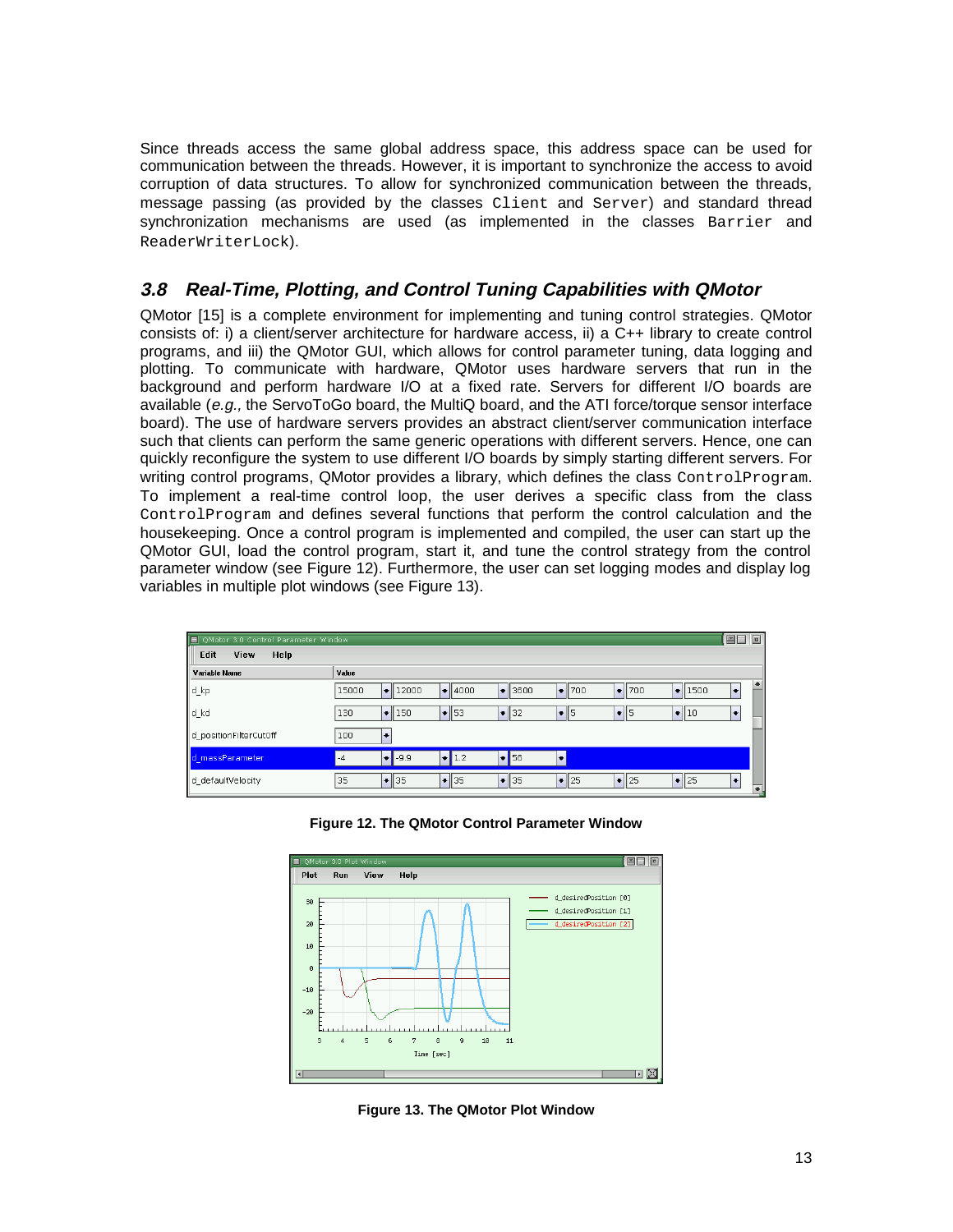To utilize QMotor for the Robotic Platform, classes that require a real-time control loop (e.g., the class DefaultManipulator) are derived from the class ControlProgram. Hence, these classes inherit the functionality of a control program  $(i.e.,$  real-time execution, data logging, and communication with the QMotor GUI). If a class is derived from the class ControlProgram, the base class RoboticObject automatically creates a new thread of execution that runs the control loop in the background.

### **3.9 The Math Library**

Past robot control libraries often introduced their own specific robotic data types. Most of these data types are based on vectors or matrices (e.g., a homogeneous transformation is a  $4x4$ matrix). Hence, it is more feasible and flexible to use a general C++ matrix library and define robotic types on top of it. Most of the matrix libraries available for C++ use dynamic memory allocation, which risks the loss of deterministic real-time response [12]. Consequently, it would not be possible to utilize these libraries in many real-time components of the Robotic Platform. To overcome this disadvantage, special real-time matrix classes that use templates for the matrix size were developed for the Robotic Platform. This means that the matrix size is known at compile time and dynamic memory allocation is not required. Besides being feasible for real-time applications, this approach also produces highly optimized code. Due to the use of templates and inline functions, the matrix classes can be as fast as direct programming. That is, with optimized implementation, the multiplication of two 2x2 matrices  $C = A * B$  is almost as fast as writing:

 $c11 = a11 * b11 + a12 * b21;$  $c12 = a11 * b12 + a12 * b22i$  etc.

An additional advantage is that the compiler can check for the correct matrix sizes at compile time (e.g., a matrix multiplication of two matrices with incompatible size is detected during compilation).

Figure 14 and Table 2 show the data types, the class hierarchy and the functionality of the math library. The classes MatrixBase, VectorBase, Matrix, ColumnVector, RowVector, and Vector are parameterized with the data type of the elements. The default element data type is double, which is the standard floating-point data type of the Robotic Platform. The classes MatrixBase and VectorBase are pure virtual base classes that allow for manipulation of matrices and vectors of an unknown size. Matrices and vectors of an unknown size are required during generic manipulator programming. Figure 15 shows an example program that uses the math library to calculate a position equation.



**Figure 14. Class Hierarchy of the Math Library** 

The math library also provides the classes LowpassFilter and HighpassFilter for numeric filtering, and the classes Differentiator and Integrator for numeric differentiation and integration. These classes are parameterized with the data type  $(i.e.,$  they work with scalars, vectors, and matrices). The class MathExeception is utilized to detect error conditions in the math library.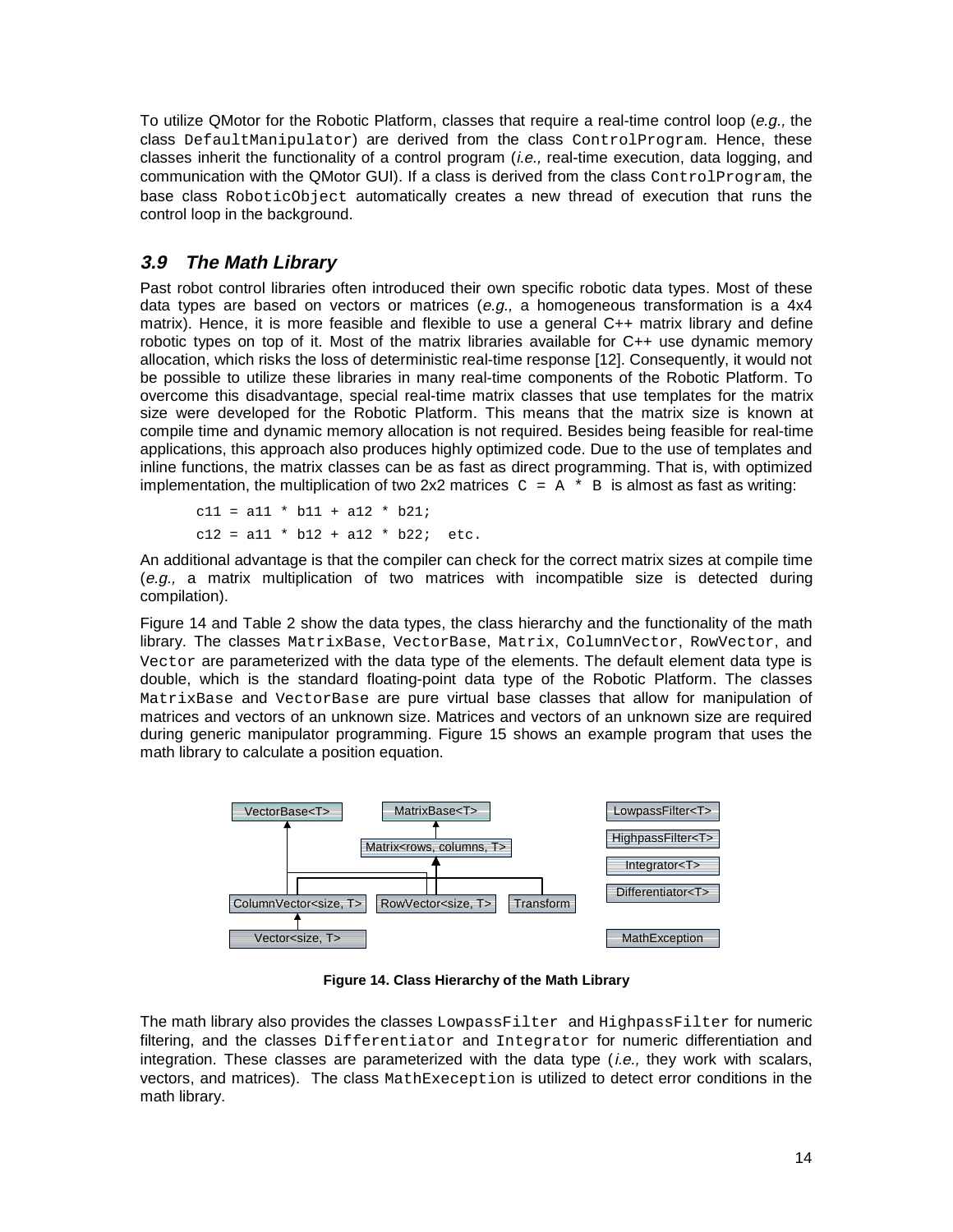| <b>Matrix Functions</b>      | <b>Vector Functions</b> | <b>Transformation Functions</b>       |
|------------------------------|-------------------------|---------------------------------------|
| Multiplication/division      | Length (2-norm)         | <b>Translation matrix</b>             |
| Addition/difference          | Cross-product           | Rotation matrix about x, y, or z axis |
| Transpose                    | Dot-product             | Rotation matrix about an arbitrary    |
| Getting/setting elements     | Element-by-element      | vector                                |
| Getting/setting sub-matrices | multiplication          | Conversion from/to Euler angles       |
| Inverse                      |                         | Conversion from/to RPY angles         |
| Unit/Zero matrix             |                         |                                       |
| Input/output from/to streams |                         |                                       |

**Table 2. Functions of the Matrix, Vector, and Transformation classes** 



**Figure 15. Example Program for the Math Library** 

#### **3.10 Error Management and Safety Features**

Each object is responsible to maintain an error status. If a fatal error occurs, any object can request that the object manager shuts down the system. For example, this could be the case when a control torque exceeds its limit. For such a system shutdown, the object manager loops through all objects in the system and calls their startShutdown() function. Then, the object manager waits until all objects have completed their shutdown. The completion of the object shutdown is indicated by the isShutdownComplete() function.

#### **3.11 Documentation**

Critical for a high acceptance and a frequent reuse of a library is extensive documentation. The Robotic Platform has been developed by first creating manuals of all components and then using these manuals as requirement documents to guide the implementation. Documentation includes tutorials, external documentation and inline documentation. Example programs are frequently added, as they are essential for quick understanding of functionality. Doxygen [17] is an automatic documentation generator, which creates a reference manual from the inline documentation by processing the source files. Doxygen eliminates the redundancy of inline and external documentation. Doxygen is very versatile, as it creates the documentation in html format (for web publishing), latex format, and Microsoft Word rich text format (RTF).

#### **3.12 The Graphical User Interface**

GUI components are developed with the C++ GUI class library QWidgets++ [18]. QWidgets++ allows for object-oriented GUI programming. The GUI consists of three parts: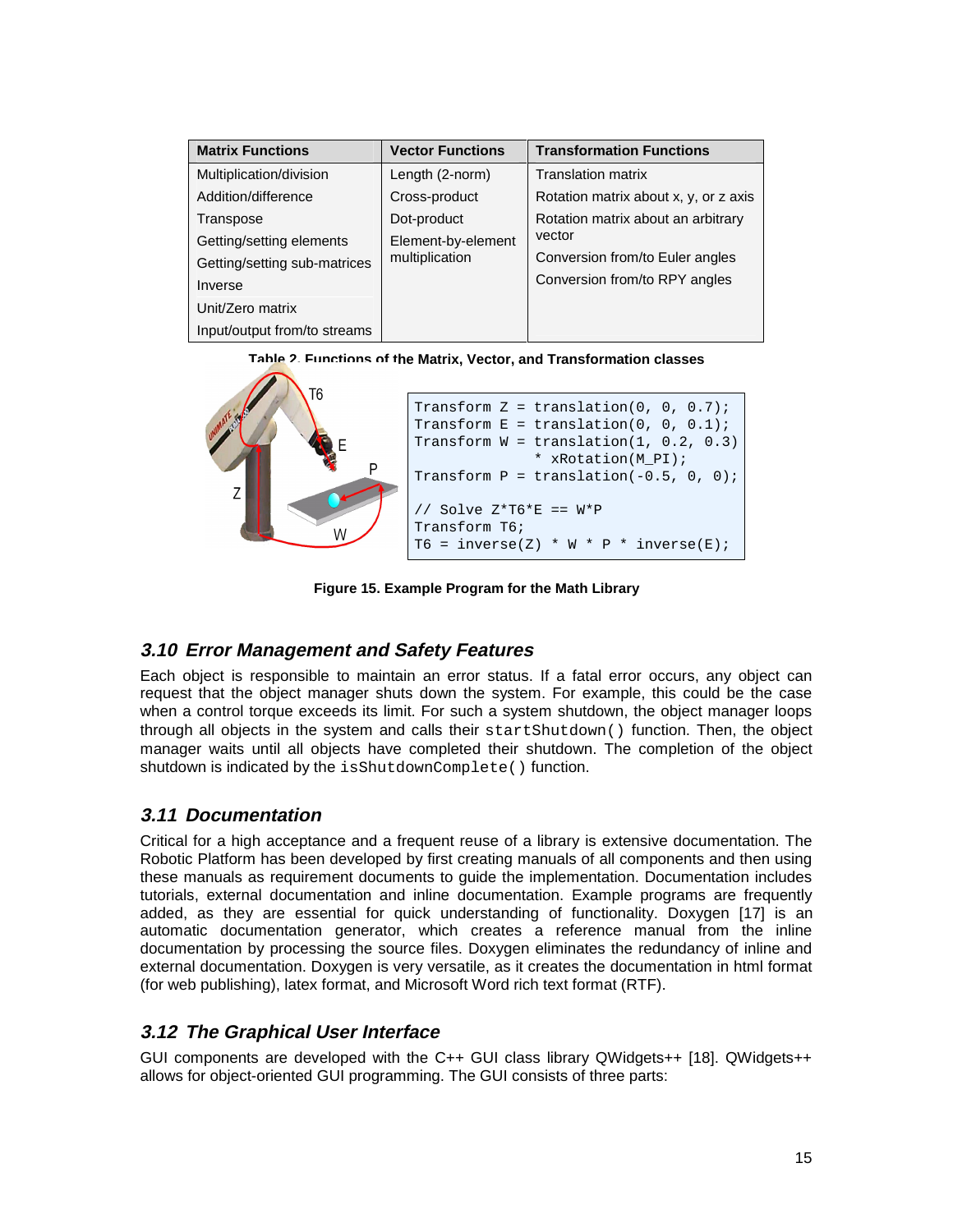- The Scene Viewer is the default supervising GUI, which is opened automatically at startup of every Robotic Platform program.
- Additionally, each robotic class can have its own control panel. The control panels are opened from the Scene Viewer.
- Finally, the Robotic Platform includes several utility programs (e.g., the Joint Move program and the Teachpendant), which have a GUI.

The GUI is further explained in the next section.

## **4 Using the Robotic Platform**

#### **4.1 The Scene Viewer and the Control Panels**

Whenever a program of the Robotic Platform is executed, the Scene Viewer window opens up. It displays the entire 3D scene and also allows the user to open a window that displays a list of currently running objects in the system (see Figure 16). To create a 3D scene, the Scene Viewer loops through all objects that are derived from the class PhysicalObject and calls the get3DModel() function to obtain the Open Inventor 3D data of that object. Then, the Scene Viewer uses the object connection relationships (specified by the function set Connection () of the class PhysicalObject) to reorganize the Open Inventor object tree to display the 3D objects at the right position (e.g., to display a gripper being mounted at the end-effector of a manipulator). Furthermore, the Scene Viewer continuously updates the 3D scene with the current state of all objects (e.g., it uses the current joint position of a manipulator to display the joints in the correct position). Hence, the 3D scene rendered in the Scene Viewer window always represents the current state of the hardware (in simulation mode, the simulated state of the hardware is represented). To select the best viewing position, the user can navigate in the 3D scene using the mouse. As many Scene Viewer windows as desired can be opened to view the 3D scene from different viewing positions at the same time. The user can also open the Object List window. This window displays a list of all objects that are currently instantiated by the robot control program, including class name and object name.



**Figure 16. The Scene Viewer and the Object List Window** 

Each object has an individual pop-up menu (see Figure 17). This pop-up menu appears if the user either: i) right clicks on the object in the Scene Viewer rendering area, or ii) right clicks on an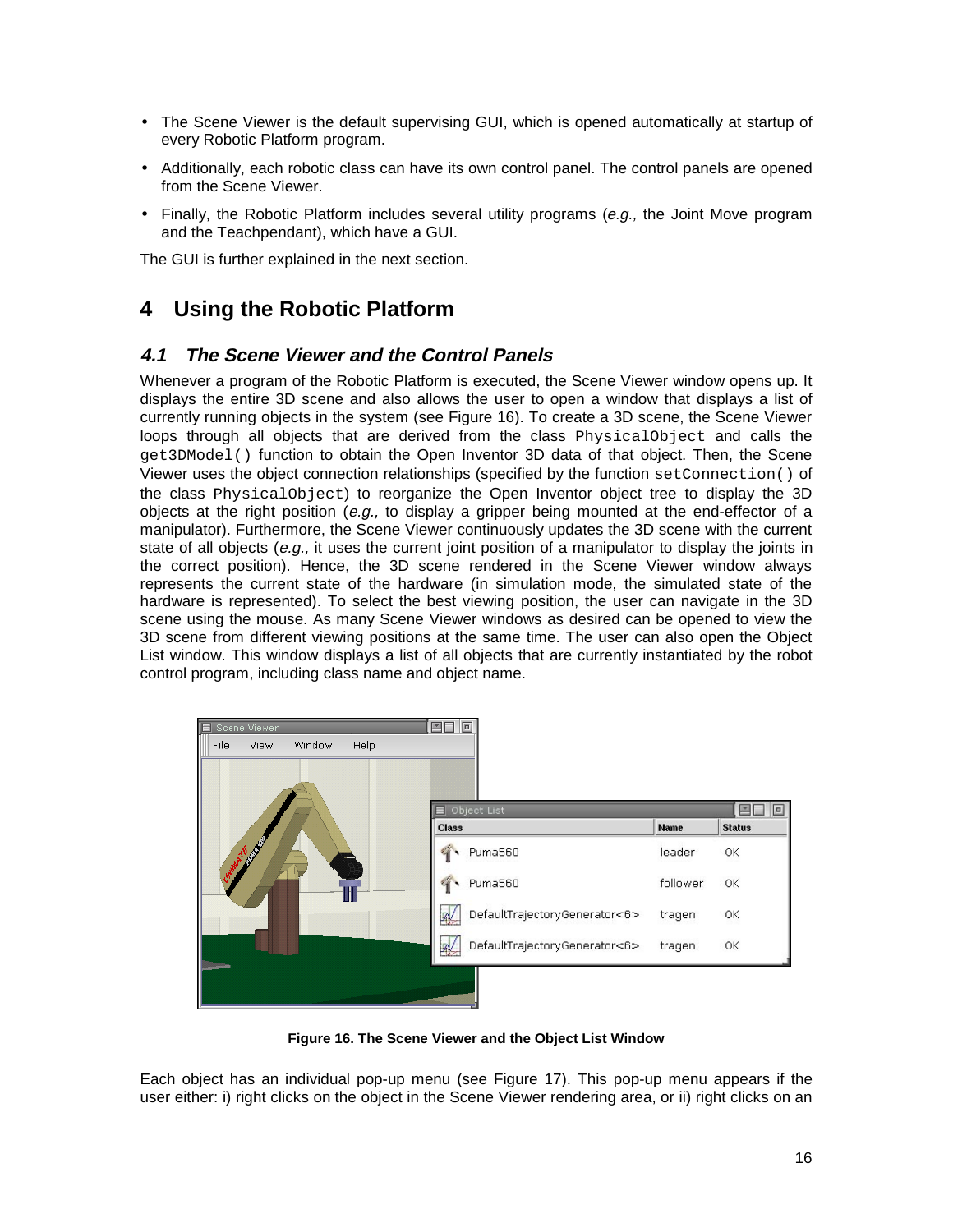entry in the Object List window. The pop-up menu has options to hide the object in the rendering area or to select between wire frame and solid display. Additionally, the pop-up menu displays interactive commands that are defined in the specific class of the object. For example, a gripper object has additional menu items to open, close, and relax the gripper. Finally, the user can open the control panel from the object pop-up menu. Each class can have an individual control panel. Figure 18 shows the control panel of the WAM as an example.

| [Puma560] leader                         |
|------------------------------------------|
| Open Control Panel<br>Object Information |
| Hide Object<br>Wireframe View            |
| Solid View                               |

**Figure 17. The Object Pop-Up Menu** 

| WAM Control Panel<br>$\equiv$ |           |         |                    |         |         |         | 10      |
|-------------------------------|-----------|---------|--------------------|---------|---------|---------|---------|
|                               | Joint 1   | Joint 2 | Joint 3            | Joint 4 | Joint 5 | Joint 6 | Joint 7 |
| <b>Current Position</b>       | $-2.9$    | $-5.2$  | 39.9               | 78.1    | $-47.5$ | $-16.4$ | 4.2     |
| Position Error                | 10.0380   | 0.0739  | 0.0292             | 0.1232  | 0.1500  | 0.0348  | 0.0124  |
| ⊠ Torque Ripple Compensation  |           |         |                    |         |         |         |         |
| Arm Power Off                 | Calibrate |         | Manual Calibration |         |         |         | Exit    |

**Figure 18. The Control Panel of the WAM Class** 

#### **4.2 The Utility Programs**

The Robotic Platform provides a couple of utility programs that help testing the system by performing simple operations. The **Joint Move** utility (see Figure 19) is a program to test the servo control of a manipulator. It contains a slider for each joint. The user can move the sliders with the mouse and the manipulator follows immediately.



**Figure 19. The Joint Move Utility** 

The **Teachpendant** (see Figure 20) uses the zero gravity mode of the manipulator to allow the user to push the manipulator around in the workspace. Once the user has moved the manipulator to a desired target position, this position can be added to a list of points. The Teachpendant also utilizes the trajectory generator to move the manipulator back to stored positions. It is also possible to cycle the manipulator through all or some of the stored positions.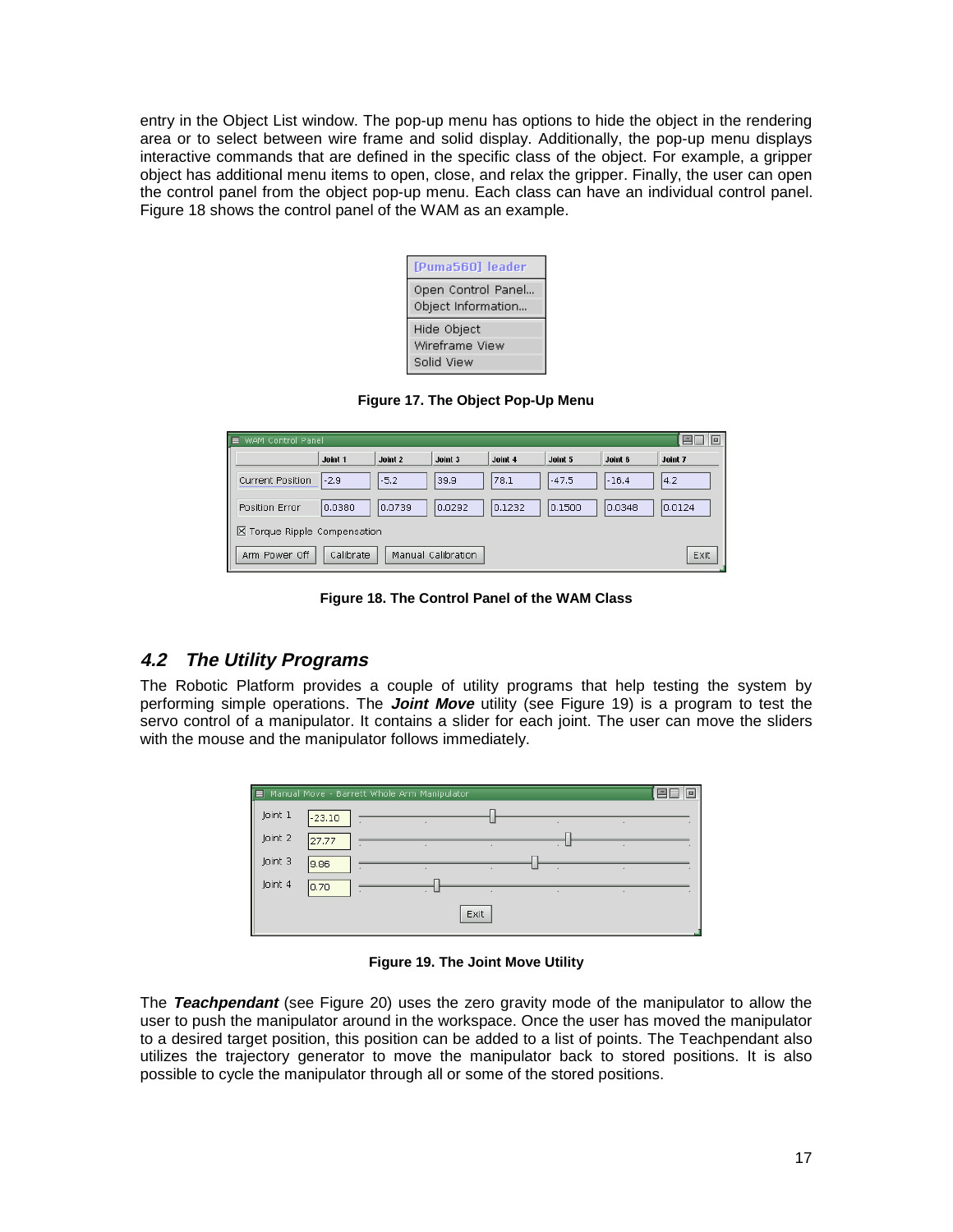| Teachpendant - Barrett Whole Arm Manipulator<br>$\equiv$<br>File<br>Edit<br>Teach | Playback            | Help    |                   |                      |         |          |             | 国口<br>回     |
|-----------------------------------------------------------------------------------|---------------------|---------|-------------------|----------------------|---------|----------|-------------|-------------|
| New Position                                                                      | Delete Position   O |         | Zero Gravity Mode | Add Current Position |         | Playback | Speed 1.0 D | .<br>Moving |
| <b>Position Name</b>                                                              | <b>Go There</b>     | Joint 1 | Joint 2           | Joint 3              | Joint 4 | Joint 5  | Joint 6     | Joint 7     |
| Before grasp                                                                      |                     | $-2.66$ | 112.47            | 6.31                 | 69.20   | $-98.57$ | $-28.20$    | 0.00        |
| Stop<br>3                                                                         |                     |         |                   |                      |         |          |             |             |
| Command<br>gc                                                                     |                     |         |                   |                      |         |          |             |             |
| lifting up position                                                               |                     | 10.00   | 20.00             | 30.00                | 120.00  | $-98.57$ | $-28.20$    | 0.00        |
| over target                                                                       |                     | $-4.44$ | 20.86             | $-20.77$             | 70.28   | $-66.65$ | $-59.72$    | 0.00        |

**Figure 20. The Teachpendant** 

#### **4.3 Writing, Compiling, Linking, and Starting Robot Control Programs**

A robot control program is first compiled and then linked to the Robotic Platform library. The entire Robotic Platform (i.e., all classes and the Scene Viewer) is contained in a single library. As explained earlier, the system can easily be extended by adding new classes. If the extension is specific to a certain robot control program, the classes can be added to the code of that robot control program. If an extension is used in multiple robot control programs, it is probably more convenient to add the new functionality to the Robotic Platform library. To reflect extensions in preexisting compiled and linked programs, the Robotic Platform library is a dynamic library (i.e., a program loads the library whenever it is started). Therefore, after the library is extended with new functionality, even programs such as the Teachpendant will take advantage of the new functionality without recompilation ( $e.g.,$  the teachpendant will be able to operate new manipulator types). Once the program is compiled and linked, the user can start it from the command line.

Figure 21 shows the listing of an example robot control program for a simple pick and place operation. Every robot control program first calls RoboticPlatform::init(). This function initializes the platform and starts up the Scene Viewer. The command line arguments are passed to RoboticPlatform::init() such that any Robotic Platform program can be started with certain default command line options (see Table 3). Additionally, these options can be controlled from C++ code as well, by using the functions listed in the third column of Table 3. After RoboticPlatform::init() is called, the user's program creates all objects that are required for the robotic task (i.e., a gripper object, a Puma 560 object, and a trajectory generator object are created). The final part of the example program utilizes the trajectory generator object and the gripper object to move the robot to the work piece, close the gripper, pick up the work piece, and drop it at the target position.

| Command<br><b>Line Switch</b>    | <b>Description</b>                                     | <b>Equivalent in C++</b>                    |
|----------------------------------|--------------------------------------------------------|---------------------------------------------|
|                                  |                                                        |                                             |
| $-sim$                           | Enables/disables simulation mode                       | RoboticPlatform::setSimulationModeOn()      |
| -nosim                           | for all objects                                        | RoboticPlatform::setSimulationModeOff()     |
| -qui                             | Enables/disables automatic start of                    | RoboticPlatform::setGuiOn()                 |
| -noqui                           | the Scene Viewer                                       | RoboticPlatform::setGuiOff()                |
| -config<br><filename></filename> | Specifies the name of the global<br>configuration file | RoboticPlatform::setConfigurationFileName() |
| -gmotor                          | Starts up the QMotor GUI                               | -                                           |

**Table 3. Default Command Line Options of Robotic Platform Programs**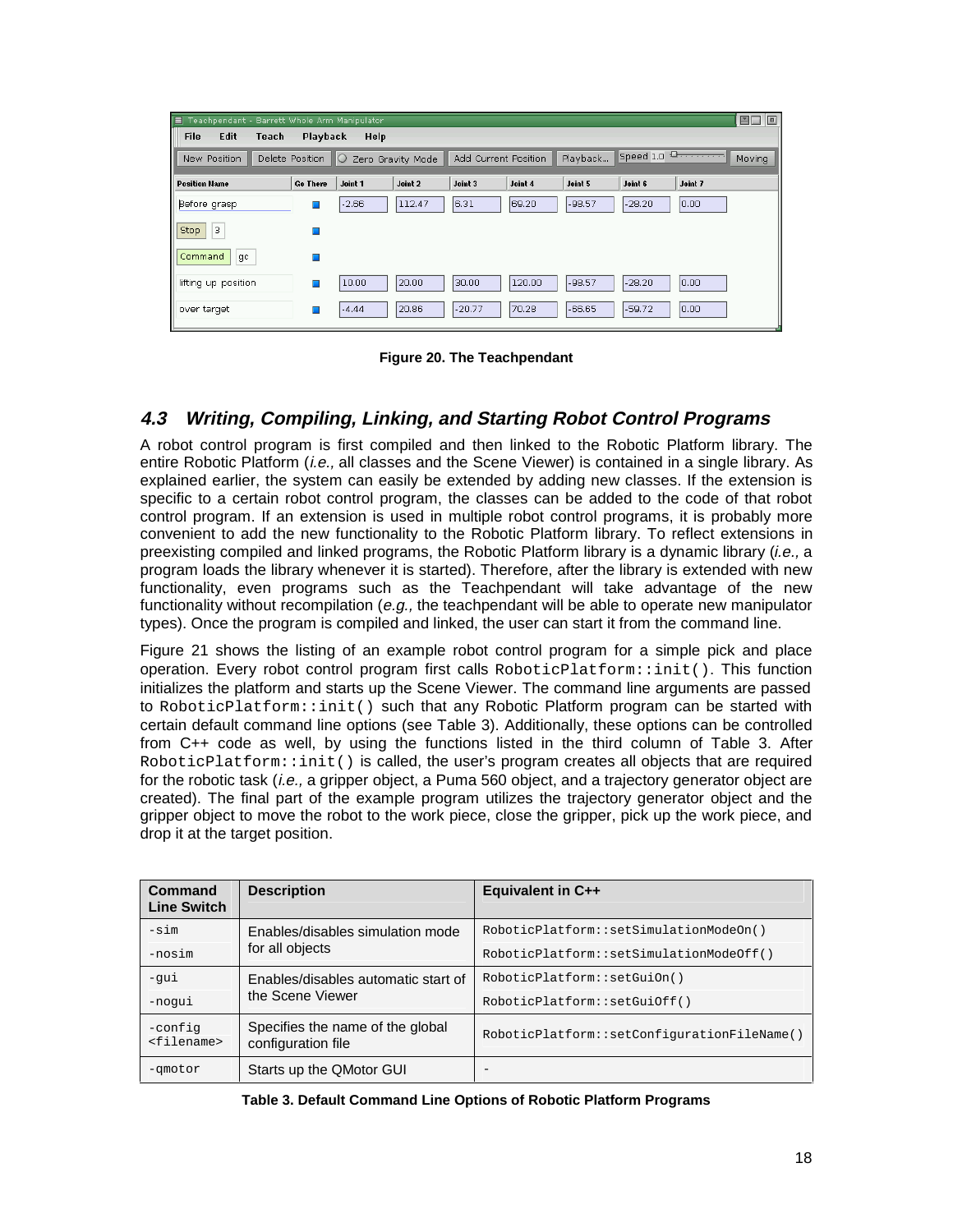```
// Simple pick and place operation 
#include "RoboticPlatform.hpp" 
void main(int argc, char *argv[]) 
\{ // Initialize the Robotic Platform framework 
  RoboticPlatform::init(argc, argv); 
   // Create the objects required for the task 
   Puma560 puma; 
   DefaultGripper gripper; 
   // Create the trajectory generator and connect it 
   // to the Puma object 
   DefaultTrajectoryGenerator<6> tragen; 
   puma.setTrajectoryGenerator(tragen); 
  // Create a transform that represents the end-effector 
   // orientation 
  Transform down = xRotation(M_PI); // End-effector
                                        // pointing down 
   // Move to the object and pick it up 
   gripper.open(); 
   tragen.moveTo(translation(0, 0.5, 0) * down); 
   tragen.stop(1); 
   gripper.close(); 
  tragen.stop(1); 
  // Move to the target position and drop the object 
 tragen.moveTo(translation(0.5, 0.5, 1) * down);
  tragen.moveTo(translation(1, 1, 0) * down);
   tragen.stop(1); 
   gripper.open(); 
   tragen.stop(1); 
}
```
**Figure 21. A Simple Pick and Place Program for the Robotic Platform** 

## **5 Programming Examples**

#### **5.1 Virtual Walls**

The virtual walls program is a good example on how to create a custom servo control. It also demonstrates the use of the manipulator model functions and the math library. Virtual walls are virtual planes in the manipulator's workspace that generate a reaction force once the manipulator is moved into it. Given a plane with the plane equation (using homogeneous coordinates):

$$
\underline{w}\,\underline{x} = 0; \quad \underline{w} = \begin{pmatrix} \underline{n} \\ d_0 \end{pmatrix}
$$

where  $\underline{n}$  is the normal vector of the plane, and  $d_0$  is the distance from the origin. If  $\underline{x}_{EndEffector}$  is the current end-effector position, then

$$
d = \underbrace{w \, x}_{\text{EndEffector}} = \begin{cases} < 0 \text{ end - effector is outside the wall} \\ > 0 \text{ end - effector is inside the wall} \end{cases}
$$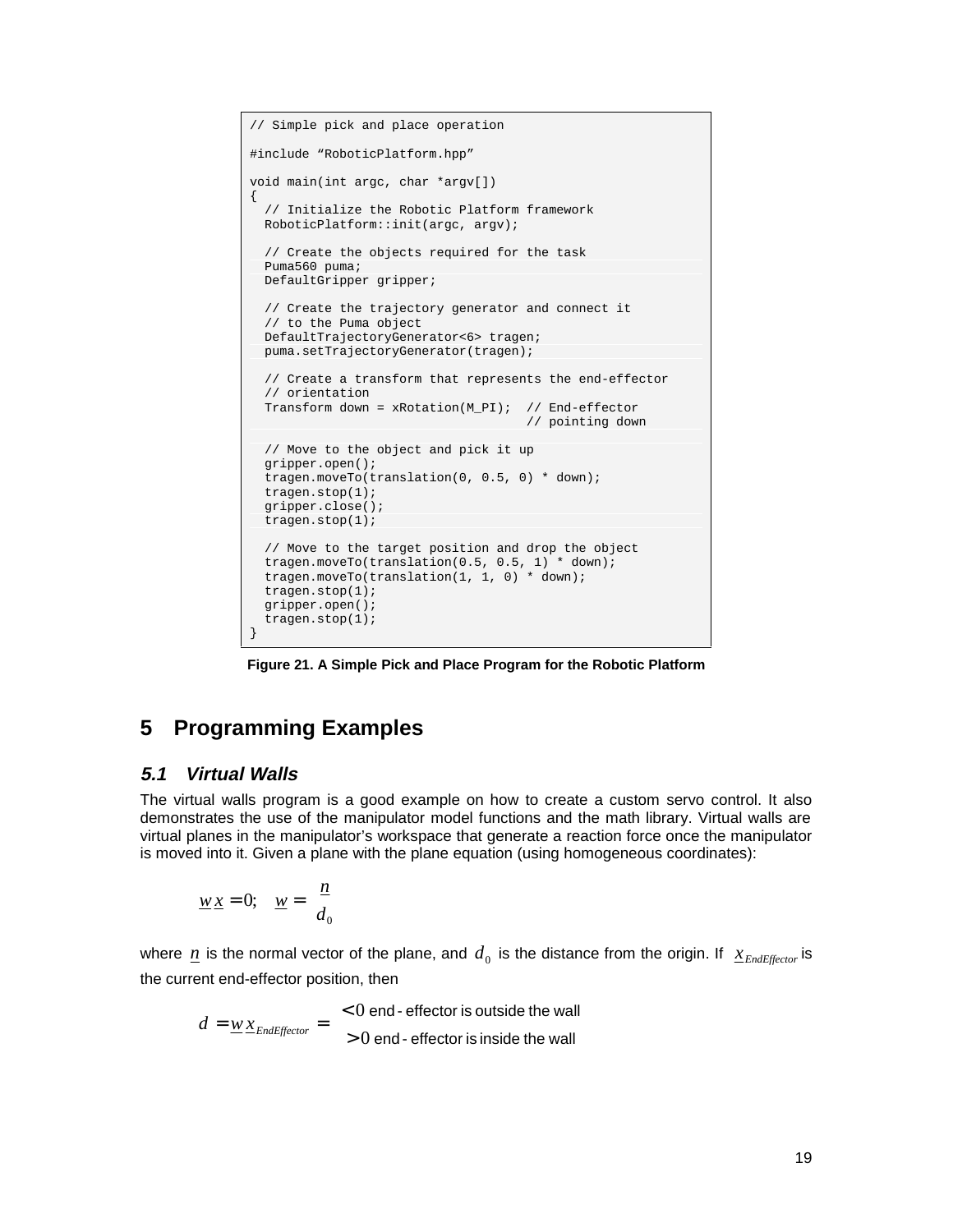Using the control law

$$
\tau = \begin{cases}\n0 & d < 0 \text{ end-effector is outside the wall} \\
\underline{J}^T(k_f d\underline{n}) & d > 0 \text{ end-effector is inside the wall,} \n\end{cases}
$$

creates a joint torque that resists moving the robot into the wall.

To implement a new servo control algorithm, a class is derived from the class ServoControl (1) (see Figure 22). The above virtual wall functions are implemented in the function calculate(), which calculates the control output. In the function  $\text{main}($ ), the robot object is created as usual. Additionally, an object of the virtual wall servo control class is created (2). Finally, the robot object is instructed to utilize the new servo control instead of the default position control, and the gravity compensation is enabled to allow the robot to be pushed around (3).

```
#include "RoboticPlatform.hpp" 
// ----- Create a new servo control class ----- 
template <int numJoints> 
class VirtualWallServoControl : public ServoControl (1) 
{ 
 public: 
   virtual void calculate() 
\{ // What is the distance of the end-effector to the wall? 
    Transform t = d_manipulator->getEndEffectorPosition(); 
    double distance = 
     dotProduct(d_wallCoefficients, t.getColumn(4));
    if (distance > 0) // No control output 
      return; 
    // We are inside the wall. Generate reacting force 
    Vector<3> force = distance * d_wallCoefficients * d_kf; 
    // Convert to joint torque 
    Vector<numJoints> pos = d_manipulator->getJointPositon(); 
    Vector<numJoints> torque; 
    d_manipulator->endEffectorForceToJointTorque(pos, force, torque); 
     // Do the control output 
     d_manipulator->setControlOutput(torque); 
   } 
   Vector<4> d_wallCoefficients; 
   double d_kf; 
}; 
// ----- Use the virtual walls servo control ----- 
void main(int argc, char *argv[]) 
{ 
   RoboticPlatform::init(argc, argv); 
   Puma560 puma; // Create the robot object 
   // Virtual wall control for 6 joints 
  VirtualWallServoControl<6> wallControl; (2)
   wallControl.d_kf = 0.01; 
   wallControl.d_wallCoefficients = 0, 0, -1, 3; 
  puma.setGravityCompensationOn(); (3)
   puma.setServoControl(wallControl); 
}
```
**Figure 22. Virtual Walls Example**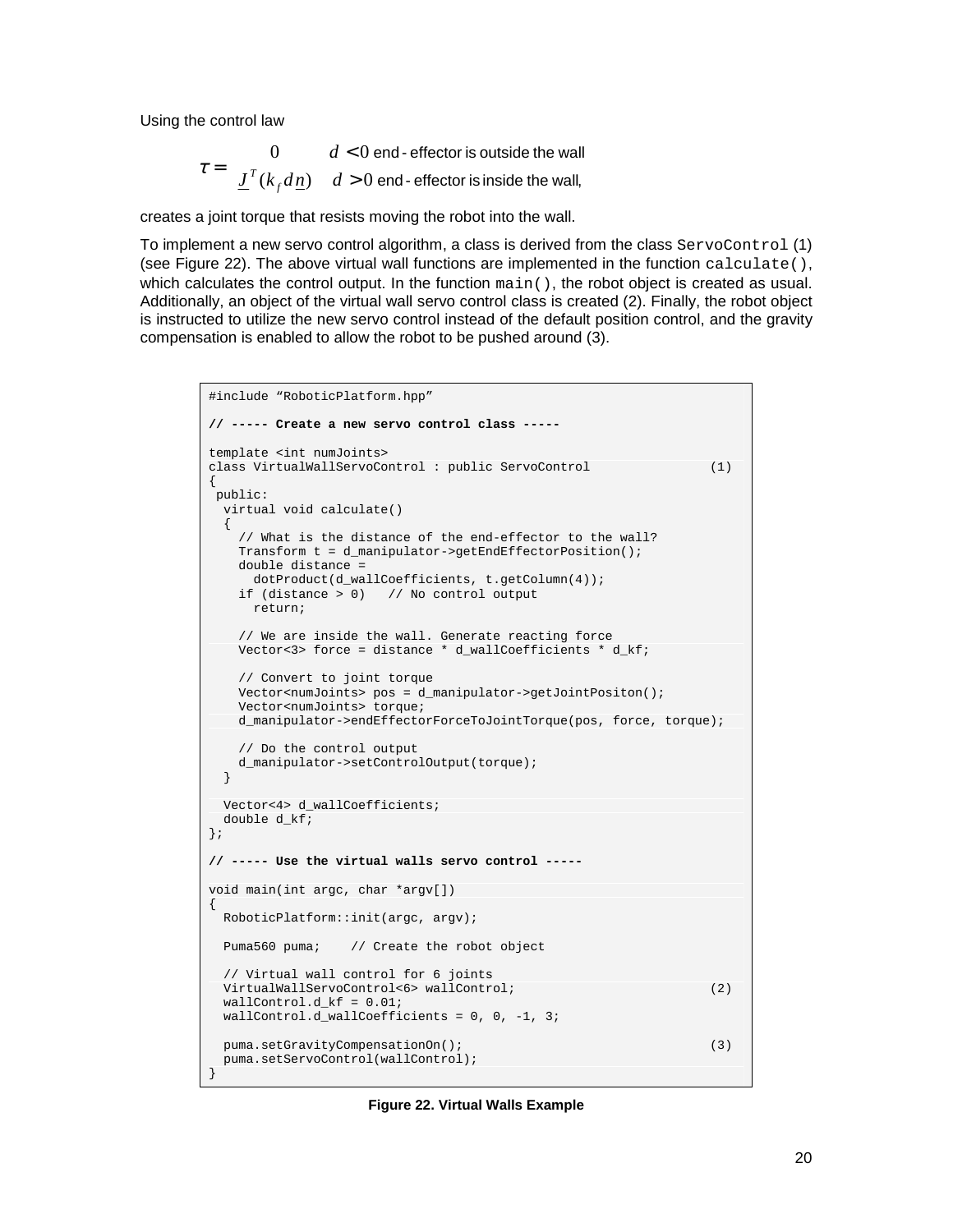#### **5.2 Comparison of Simulation and Implementation**

A very interesting option is to forward the set points created by a trajectory generator to two manipulators. In this way, the motion of two manipulators with the same kinematics can be compared, or the behavior of a real manipulator can be compared with a dynamic simulation. The latter application is implemented in the robot program in Figure 23. First, two objects of the class Puma560 are created, and one of them is set into the simulation mode. Then, both objects are connected to the same trajectory generator to receive the same set points.

```
#include "RoboticPlatform.hpp" 
void main(int argc, char *argv[]) 
{ 
   // Initialize the Robotic Platform framework 
  RoboticPlatform::init(argc, argv); 
   // Create the robot objects 
   Puma560 puma; 
  Puma560 pumaSimulated; 
  // The second robot is simulated 
  pumaSimulated.setSimulationModeOn(); 
   // Connect both to the same trajectory generator 
  DefaultTrajectoryGenerator tragen; 
  puma.setTrajectoryGenerator(tragen); 
  pumaSimulated.setTrajectoryGenerator(tragen); 
  Vector<6> target; 
   // Create the trajectory 
   target = 0, 45, -90, 0, 0, 0; 
   tragen.move(target); 
  target = -50, 0, -70, 50, -80, 0;
   tragen.move(target); 
}
```
**Figure 23. Example Program that Forwards the Same Trajectory to Two Robots**

## **Conclusions**

The Robotic Platform is a software framework to support the implementation of a wide range of robotic applications. As opposed to past distributed architecture-based robot control platforms, the Robotic Platform presents a homogeneous, non-distributed object-oriented architecture. That is, based on PC technology and the QNX RTP, all non real-time and real-time components are integrated in a single C++ library. The architecture of the Robotic Platform provides efficient integration and extensibility of devices, control strategies, trajectory generation, and GUI components. Additionally, systems implemented with the Robotic Platform are inexpensive and offer high performance. The Robotic Platform is built on the QMotor control environment for data logging, control parameter tuning, and real-time plotting. A new, real-time math library simplifies operations and allow for an easy-to-use programming interface. Built-in GUI components like the Scene Viewer and the control panels provide for a comfortable operation of the Robotic Platform and a quick ramp-up-time for users that are inexperienced in C++ programming.